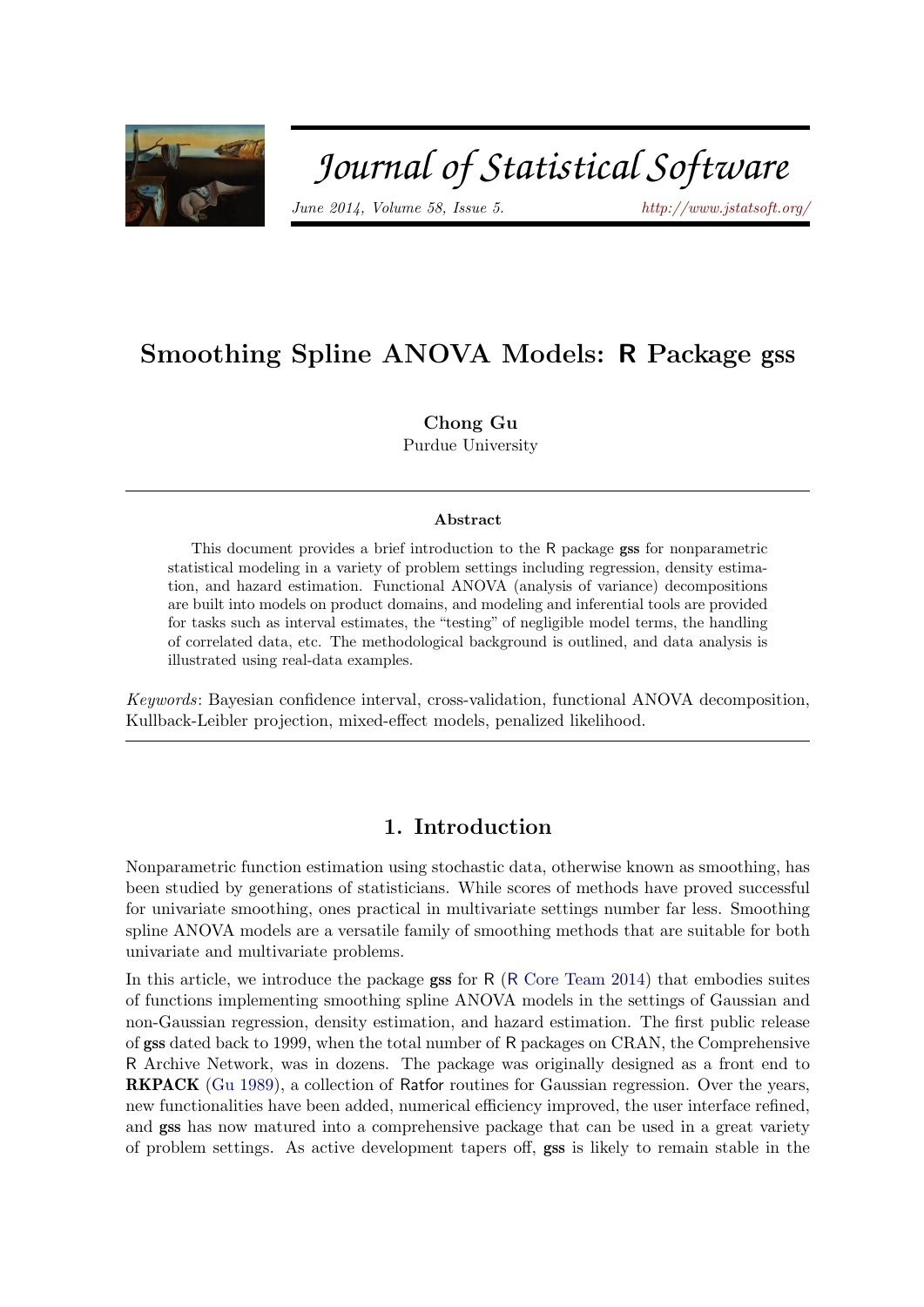foreseeable future, and it is time to compile an introductory document for the current version of the package.

A treatise on the theory and practice of smoothing spline ANOVA models can be found in a recently updated monograph by the author [\(Gu](#page-23-1) [2013\)](#page-23-1), which contains detailed discussions of gss with extensive code illustrations. This document is intended as a software-oriented executive summary of the monograph, and for the exposition of the key methodological ingredients, technical discussions are unavoidable. Attempts have been made to keep the technical discussions lucid if not rigorous, yet readers unfamiliar with the methodology may still find the contents more mathematical than they might prefer.

The rest of the article is organized as follows. In Section [2,](#page-1-0) the methodological background is outlined, and in Section [3,](#page-4-0) the basic functionality of the gss suites are introduced with limited illustrations. Model configurations via explicit and implicit means are described in Section [4,](#page-15-0) and extra features such as semiparametric models and mixed-effect models are discussed in Section [5.](#page-17-0) After a brief discussion of the numerical engine in Section [6,](#page-18-0) three real-data examples are presented in Section [7](#page-19-0) to demonstrate data analysis using gss facilities. Section [8](#page-22-1) notes on some further software utilities without detailed elaboration, and Section [9](#page-22-2) concludes the article with a brief summary.

Chunks of executable R code are collected in the supplementary material. The output of the code, which includes a few figures, are however not reproduced in this document.

## 2. Methodological background

<span id="page-1-0"></span>Observing  $Y_i \sim \mathcal{N}(\eta(x_i), \sigma^2), i = 1, \ldots, n$  on  $x_i \in [0, 1]$ , one may estimate  $\eta(x)$  via the minimization of a penalized least squares functional,

<span id="page-1-1"></span>
$$
\frac{1}{n}\sum_{i=1}^{n} (Y_i - \eta(x_i))^2 + \lambda \int_0^1 (\eta''(x))^2 dx.
$$
 (1)

The minimization takes place in a function space  $\{f: \int_0^1 (f''(x))^2 dx < \infty\}$  of infinite dimension, and the solution is known as a smoothing spline. The minimizer of [\(1\)](#page-1-1) is a piecewise cubic polynomial, so it is called a cubic smoothing spline.

The method in [\(1\)](#page-1-1) has been generalized from univariate Gaussian regression to a variety of estimation problems on generic domains, which include Gaussian and non-Gaussian regression, density estimation, and hazard estimation. Key ingredients of the methodology are outlined below.

Smoothing splines are not to be confused with penalized regression splines, with which esimation takes place in a finite-dimensional function space pre-configured using basis functions of local support. Penalized regression splines are numerically more vulnerable to the curse of dimensionality, as the number of local-support basis functions explodes when the dimension of the domain goes up.

#### 2.1. Penalized likelihood estimation

<span id="page-1-2"></span>The penalized least squares functional in [\(1\)](#page-1-1) is a special case of the general penalized likelihood functional,

$$
L(\eta) + \lambda J(\eta), \tag{2}
$$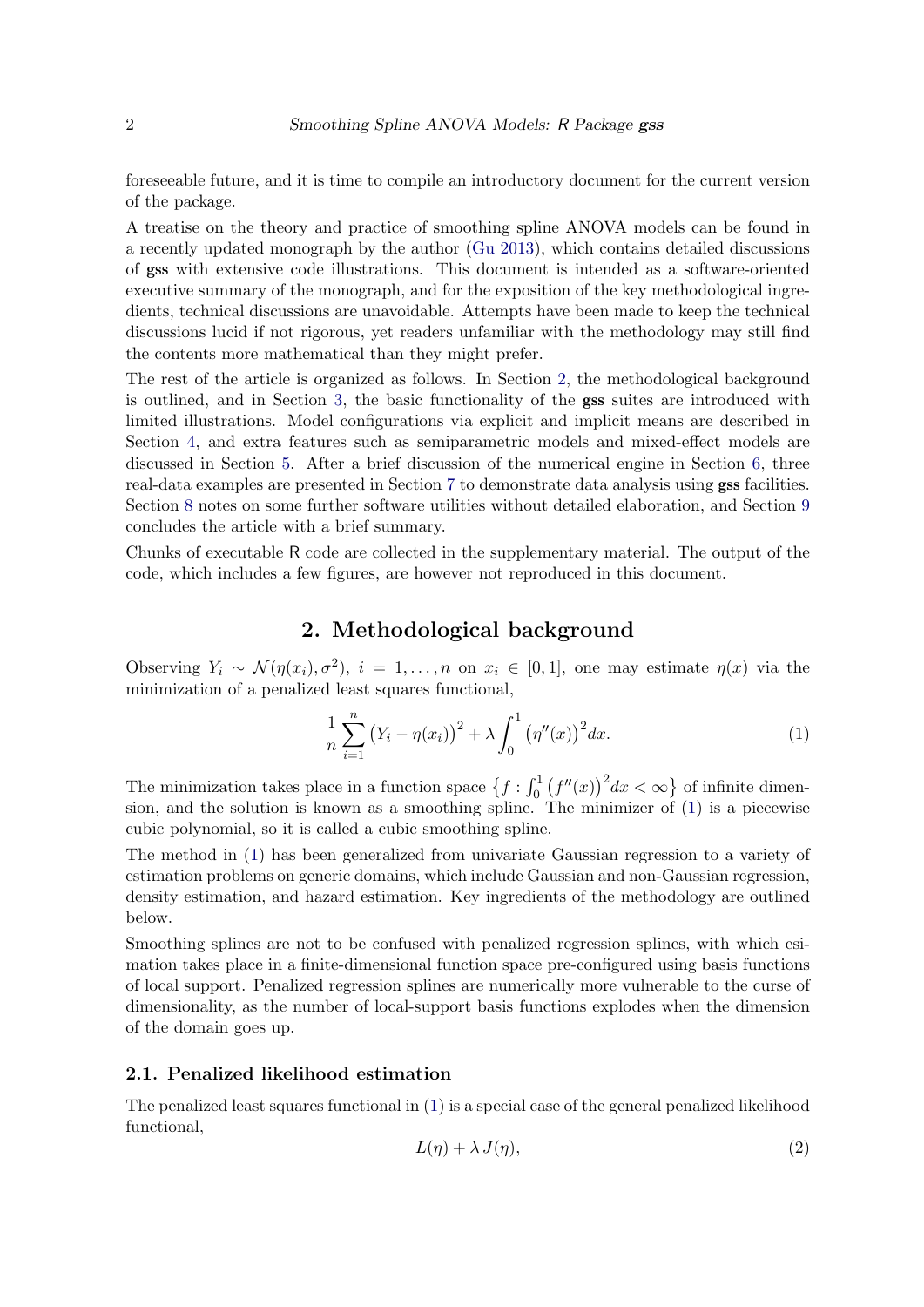where  $L(\eta)$  is usually taken as the minus log likelihood of the observed data and  $J(\eta)$  is a quadratic "roughness" functional; the minimization of [\(2\)](#page-1-2) takes place in  $\mathcal{H} = \{f : J(f) < \infty\}.$ With different configurations of  $L(\eta)$  and  $J(\eta)$ , the minimizer of [\(2\)](#page-1-2) may or may not be a piecewise polynomial, but it is called a smoothing spline for being the solution to a penalized minimization problem.

Function evaluation  $\eta(x)$  appears in  $L(\eta)$ , so the evaluation functional  $[x]f = f(x)$  should be continuous in  $\mathcal{H} = \{f : J(f) < \infty\}$ . A space in which the evaluation functional is continuous is known as a reproducing kernel Hilbert space possessing a reproducing kernel  $R(x, y)$ , a nonnegative-definite function satisfying the reproducing property,  $(f, R(x, \cdot)) = f(x), \forall f \in \mathcal{H}$ , where  $(\cdot, \cdot)$  is the inner product in  $\mathcal{H}$ .

 $J(f)$  is usually a square semi norm in  $H$ , and a square full norm in an orthogonal complement of the null space  $\mathcal{N}_J = \{f : J(f) = 0\}$  of  $J(f)$ ,  $\mathcal{H}_J = \mathcal{H} \ominus \mathcal{N}_J$ . The reproducing kernel  $R_J(x, y)$  of  $\mathcal{H}_J$  satisfies  $J(R_J(x, \cdot), f) = f(x), \forall f \in \mathcal{H}_J$ . When  $L(\eta)$  depends on  $\eta$  only through  $\eta(x_i)$ ,  $i = 1, \ldots, n$ , as is the case in [\(1\)](#page-1-1), the minimizer of [\(2\)](#page-1-2) resides in the space  $\mathcal{N}_J \oplus \text{span}\big\{R_J(x_i,\cdot), i=1,\ldots,n\big\}$ , of finite dimension [\(Kimeldorf and Wahba](#page-23-2) [1971\)](#page-23-2).

For  $J(f) = \int_0^1 (f''(x))^2 dx$  as in [\(1\)](#page-1-1),  $\mathcal{N}_J = \text{span}\{1, x\}$ , and an orthogonal complement of  $\mathcal{N}_J$ is  $\mathcal{H}_J = \left\{ f : \int_0^1 f(x)dx = \int_0^1 f'(x)dx = 0, \int_0^1 (f''(x))^2 dx < \infty \right\}.$ 

## 2.2. Functional ANOVA decomposition

On  $\mathcal{X} = \mathcal{X}_1 \times \mathcal{X}_2$ , one has a functional ANOVA decomposition of  $\eta(x) = \eta(x_{\langle 1 \rangle}, x_{\langle 2 \rangle}),$ 

<span id="page-2-0"></span>
$$
\eta(x) = (I - A_1 + A_1)(I - A_2 + A_2)\eta \n= A_1 A_2 \eta + (I - A_1) A_2 \eta + A_1 (I - A_2) \eta + (I - A_1)(I - A_2) \eta \n= \eta_{\emptyset} + \eta_1(x_{\langle 1 \rangle}) + \eta_2(x_{\langle 2 \rangle}) + \eta_{12}(x_{\langle 1 \rangle}, x_{\langle 2 \rangle}),
$$
\n(3)

where I is the identity operator,  $A_1$ ,  $A_2$  are averaging operators acting respectively on arguments  $x_{(1)}$ ,  $x_{(2)}$  that satisfy  $A1 = 1$ ; subscripts in brackets denote coordinates of a point on a multi-dimensional domain while ordinary subscripts are reserved for multiple points. Examples of averaging operators include  $Af = \int_a^b f(x)dx/(b-a)$  and  $Af = \sum_{i=1}^m f(x_i)/m$ . The two-way ANOVA decomposition of [\(3\)](#page-2-0) also implies a one-way ANOVA decomposition on  $\mathcal{X}$ with  $A = A_1A_2$ ,  $\eta(x) = (I - A + A)\eta = A\eta + (I - A)\eta = \eta_{\emptyset} + \eta_x(x)$ , where  $\eta_x = \eta_1 + \eta_2 + \eta_{12}$ for  $\eta_1$ ,  $\eta_2$ , and  $\eta_{12}$  as in [\(3\)](#page-2-0). Similar constructions in more than two dimensions can be done directly or recursively.

For  $\mathcal{X}_1 \times \mathcal{X}_2$  discrete,  $\eta(x_{\langle 1 \rangle}, x_{\langle 2 \rangle})$  is a matrix of treatment means usually denoted by  $\mu_{ij}$  in standard ANOVA model notation, with [\(3\)](#page-2-0) in the form of

$$
\mu_{ij} = \mu_{\cdot\cdot} + (\mu_{i\cdot} - \mu_{\cdot\cdot}) + (\mu_{\cdot j} - \mu_{\cdot\cdot}) + (\mu_{ij} - \mu_{i\cdot} - \mu_{\cdot j} + \mu_{ii})
$$
  
= 
$$
\mu + \alpha_i + \beta_j + (\alpha \beta)_{ij},
$$

where  $\mu_i = \sum_j c_j \mu_{ij}$  for  $\sum_j c_j = 1$ ,  $\mu_{\cdot j} = \sum_i d_i \mu_{ij}$  for  $\sum_i d_i = 1$ , and  $\mu_{\cdot \cdot} = \sum_{i,j} c_j d_i \mu_{ij}$ . ANOVA decompositions can be built into [\(2\)](#page-1-2) via the configuration of  $J(\eta)$  in the so-called tensor product reproducing kernel Hilbert spaces, and the resulting estimates are called tensor product splines. Schematically, one may write the ANOVA decomposition as  $\eta = \sum_{\beta} \eta_{\beta}$ , with  $J(\eta)$  of the form  $J(\eta) = \sum_{\beta} \theta_{\beta}^{-1}$  $\int_{\beta}^{-1} J_{\beta}(\eta_{\beta})$ , where  $J_{\beta}(\eta_{\beta})$  quantify the roughness of  $\eta_{\beta}$  and  $\theta_{\beta}$  are tuning parameters adjusting their relative weights in  $J(\eta)$ .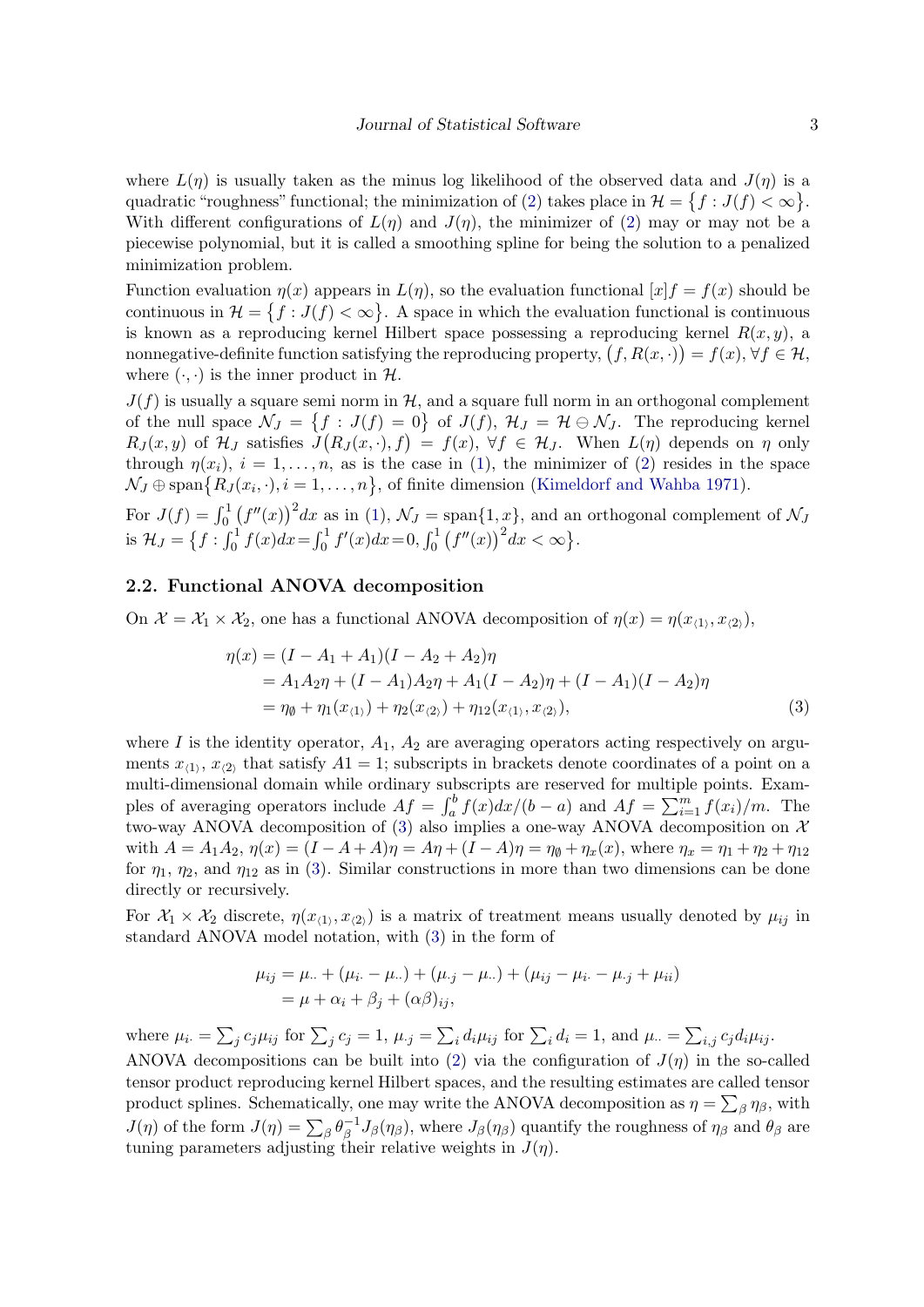Selective term elimination in ANOVA decompositions helps to combat the curse of dimensionality in estimation; it also facilitates the interpretation of the fitted models. Models containing only main effects are known as additive models [\(Hastie and Tibshirani](#page-23-3) [1990\)](#page-23-3).

#### 2.3. Efficient approximation

As noted earlier, the minimizer of [\(2\)](#page-1-2) often resides in  $\mathcal{N}_J \oplus \text{span}\{R_J(x_i, \cdot), i = 1, \ldots, n\},\$ permitting numerical computation, but the computation is generally of the order  $O(n^3)$ . When  $L(\eta)$  depends on  $\eta$  via more than a finite number of function evaluations, however, the exact solution is usually intractable numerically.

Under mild conditions, as  $n \to \infty$  and  $\lambda \to 0$ , the minimizer  $\hat{\eta}$  of [\(2\)](#page-1-2) in H converges to the true  $\eta_0$  at a rate  $U(\hat{\eta} - \eta_0) = O_p(n^{-1}\lambda^{-1/r} + \lambda^p)$ , where  $U(\hat{\eta} - \eta_0)$  is a setting-specific quadratic loss,  $r > 1$  codes the "smoothness" of functions in H implied by  $J(f)$ , and  $p \in [1, 2]$ depending on how smooth  $\eta_0$  is; in the setting of [\(1\)](#page-1-1),  $U(g) = \int_0^1 g^2(x) f(x) dx$  for  $f(x)$  the limiting density of  $\{x_i\}$ ,  $r = 4$ , and  $p = 2$  when  $\int_0^1 \left(\eta_0^{(4)}\right)$  $\binom{4}{0}(x)^2 dx < \infty$ . Now consider a space

<span id="page-3-0"></span>
$$
\mathcal{H}^* = \mathcal{N}_J \oplus \text{span}\{R_J(z_j, \cdot), j = 1, \dots, q\},\tag{4}
$$

where  $\{z_j\}$  is a random subset of  $\{x_i\}$ . The minimizer  $\hat{\eta}^*$  of [\(2\)](#page-1-2) in  $\mathcal{H}^*$  converges to  $\eta_0$  at the same rate as  $\hat{\eta}$  when  $q\lambda^{2/r} \to \infty$ , hence is an efficient approximation of  $\hat{\eta}$ . The optimal convergence rate  $O_p(n^{-pr/(pr+1)})$  is achieved at  $\lambda \asymp n^{-r/(pr+1)}$ , so one needs  $q \asymp n^{2/(pr+1)+\epsilon}$ ,  $\forall \epsilon > 0$ . One may calculate  $\hat{\eta}^*$  for practical estimation, as is done in most of the gss suites, and the computation is of the order  $O(nq^2)$ .

Unlike penalized regression splines, the space  $\mathcal{H}^*$  is data-adaptive rather than pre-configured, with resources allocated only where needed. This does not make the estimation problem any easier, but does make the numerical tasks much more manageable on high-dimensional domains.

Unless  $q = n$ , the minimizer of [\(1\)](#page-1-1) in  $\mathcal{H}^*$  is no longer a piecewise cubic polynomial, but we will abuse the terminology and still call it a cubic spline.

#### 2.4. Cross-validation

For the method in [\(2\)](#page-1-2) to work in practice, a critical issue is the proper selection of smoothing parameters, the  $\lambda$  in front of  $J(\eta)$  and the  $\theta$ 's hidden in  $J(\eta)$  for tensor product splines.

For Gaussian regression as in [\(1\)](#page-1-1), write  $\mathbf{Y} = (Y_1, \ldots, Y_n)^\top$  and  $\hat{\mathbf{Y}} = (\eta_\lambda(x_1), \ldots, \eta_\lambda(x_n))^\top$ , where the dependence of  $\hat{\eta} = \eta_{\lambda}$  on  $\lambda$  is spelled out. One has  $\hat{\mathbf{Y}} = A(\lambda) \mathbf{Y}$ , where  $A(\lambda)$  is the so-called smoothing matrix and the argument  $\lambda$  also represents the  $\theta$ 's if present. One may select the smoothing parameters by minimizing the generalized cross-validation score of [Craven and Wahba](#page-22-3) [\(1979\)](#page-22-3),

<span id="page-3-1"></span>
$$
V(\lambda) = \frac{n^{-1} \mathbf{Y}^{\top} (I - A(\lambda))^{2} \mathbf{Y}}{\left\{ n^{-1} \text{tr} (I - \alpha A(\lambda)) \right\}^{2}},
$$
\n
$$
(5)
$$

for  $\alpha = 1$ , which is designed to track the mean square error  $\sum_{i=1}^{n} (\eta_{\lambda}(x_i) - \eta_0(x_i))^2$ . Crossvalidation occasionally yields severe undersmoothing, and a fudge factor  $\alpha = 1.4$  proves to be effective in curbing undersmoothings on "bad" samples while maintaining the generally favorable performances of cross-validation on "good" ones.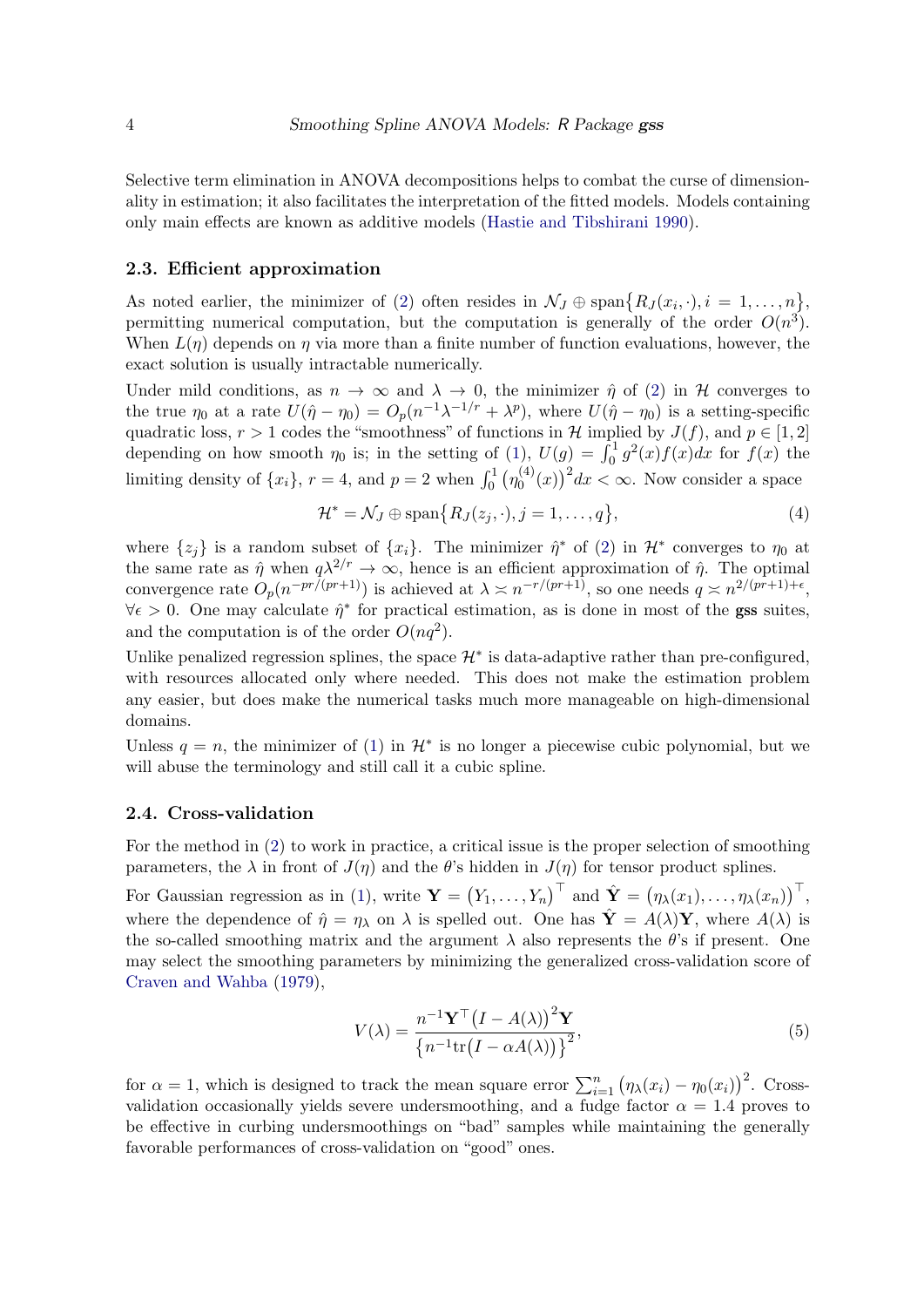In most other settings, one may use a setting-specific Kullback-Leibler discrepancy  $KL(\eta_0, \eta_\lambda)$ as the performance measure for the minimizer  $\eta_{\lambda}$  of [\(2\)](#page-1-2), and schematically,  $KL(\eta_0, \eta_{\lambda})$  =  $A(\eta_{\lambda})+B(\eta_0, \eta_{\lambda})+C(\eta_0)$ , where  $A(\eta_{\lambda})$  can be computed,  $C(\eta_0)$  can be dropped, and  $B(\eta_0, \eta_{\lambda})$ can be estimated by some version of cross-validation. The resulting cross-validation scores are typically of the form

<span id="page-4-1"></span>
$$
V(\lambda) = A(\eta_{\lambda}) + \hat{B}(\eta_0, \eta_{\lambda}) = L(\eta_{\lambda}) + \alpha P(\eta_{\lambda})
$$
\n(6)

for  $\alpha = 1$ , where the likelihood  $L(\eta_\lambda)$  decreases with  $\lambda$  while  $P(\eta_\lambda)$  moves in the opposite direction; see, e.g., [Gu and Wang](#page-23-4) [\(2003\)](#page-23-4). A fudge factor  $\alpha > 1$  may improve performance in some settings but not in some others, though a larger  $\alpha$  generally yields a smoother estimate.

#### 2.5. Bayesian confidence intervals

The square norm  $J(f)$  in  $\mathcal{H}_J$  and the reproducing kernel  $R_J(\cdot, \cdot)$  are "inverses" of each other, and  $\lambda J(\eta)$  in [\(1\)](#page-1-1) acts like the minus log likelihood of a Gaussian process prior with  $\mathsf{E}[\eta(x)] = 0$ and  $\mathsf{E}[\eta(x)\eta(y)] \propto R_J(x,y)$ . The minimizer  $\hat{\eta}$  yields the posterior mean under such a prior and one may also calculate the posterior standard deviation  $s(x)$ , yielding Bayesian confidence intervals,  $\hat{\eta}(x) \pm 1.96 s(x)$ , for  $\eta(x)$  [\(Wahba](#page-23-5) [1983\)](#page-23-5). Doing the analysis on individual terms in an ANOVA decomposition, one gets the component-wise intervals [\(Gu and Wahba](#page-23-6) [1993\)](#page-23-6).

When  $L(\eta)$  is non-quadratic such as with non-Gaussian regression, one may consider its quadratic approximation at  $\hat{\eta}$ ,  $Q_{\hat{\eta}}(\eta)$ ; the approximate posterior minus log likelihood  $Q_{\hat{\eta}}(\eta)$  +  $\lambda J(\eta)$  is Gaussian with mean  $\hat{\eta}$ , based on which approximate Bayesian confidence intervals can be constructed.

#### 2.6. Kullback-Leibler projection

ANOVA structures may be enforced via selective term elimination in estimation, and may be inferred from fitted models containing possibly redundant terms. The latter task resembles hypothesis testing, with  $H_0 : \eta \in \mathcal{H}_0$  versus  $H_a : \eta \in \mathcal{H}_0 \oplus \mathcal{H}_1$ ; for an example, consider  $\mathcal{H}_0 = \{\eta : \eta = \eta_0 + \eta_1 + \eta_2\}$  and  $\mathcal{H}_1 = \{\eta : \eta = \eta_{12}\}.$ 

Lacking sampling distributions in settings with infinite-dimensional nulls, the classical testing approach is of little help in this situation. Instead, an approach based on the Kullback-Leibler geometry was developed in [Gu](#page-23-7) [\(2004\)](#page-23-7): one calculates an estimate  $\hat{\eta} \in \mathcal{H}_0 \oplus \mathcal{H}_1$ , obtains its Kullback-Leibler projection  $\tilde{\eta} \in \mathcal{H}_0$  by minimizing a setting-specific  $KL(\hat{\eta}, \eta)$  over  $\eta \in \mathcal{H}_0$ , then inspects an "entropy decomposition,"  $KL(\hat{\eta}, \eta_c) = KL(\hat{\eta}, \tilde{\eta}) + KL(\tilde{\eta}, \eta_c)$ , an exact or approximate identity, where  $\eta_c$  is a degenerate fit such as a constant regression function or a uniform density. When  $KL(\hat{\eta}, \hat{\eta})/KL(\hat{\eta}, \eta_c)$  is small, one loses little by cutting out  $\mathcal{H}_1$ .

## 3. Basic functionality: Estimation and inference

<span id="page-4-0"></span>Listed in Table [1](#page-5-0) are gss suites with brief descriptions. To be presented in this section are their basic user interfaces with core arguments and some defaults. The syntax of the gss suites has been designed to resemble that of the  $\text{lm}$  and  $\text{glm}$  suites in base R. Each suite has a fitting function and utility functions for the evaluation of the fits, and most also have a method project implementing the Kullback-Leibler projection or a variant thereof.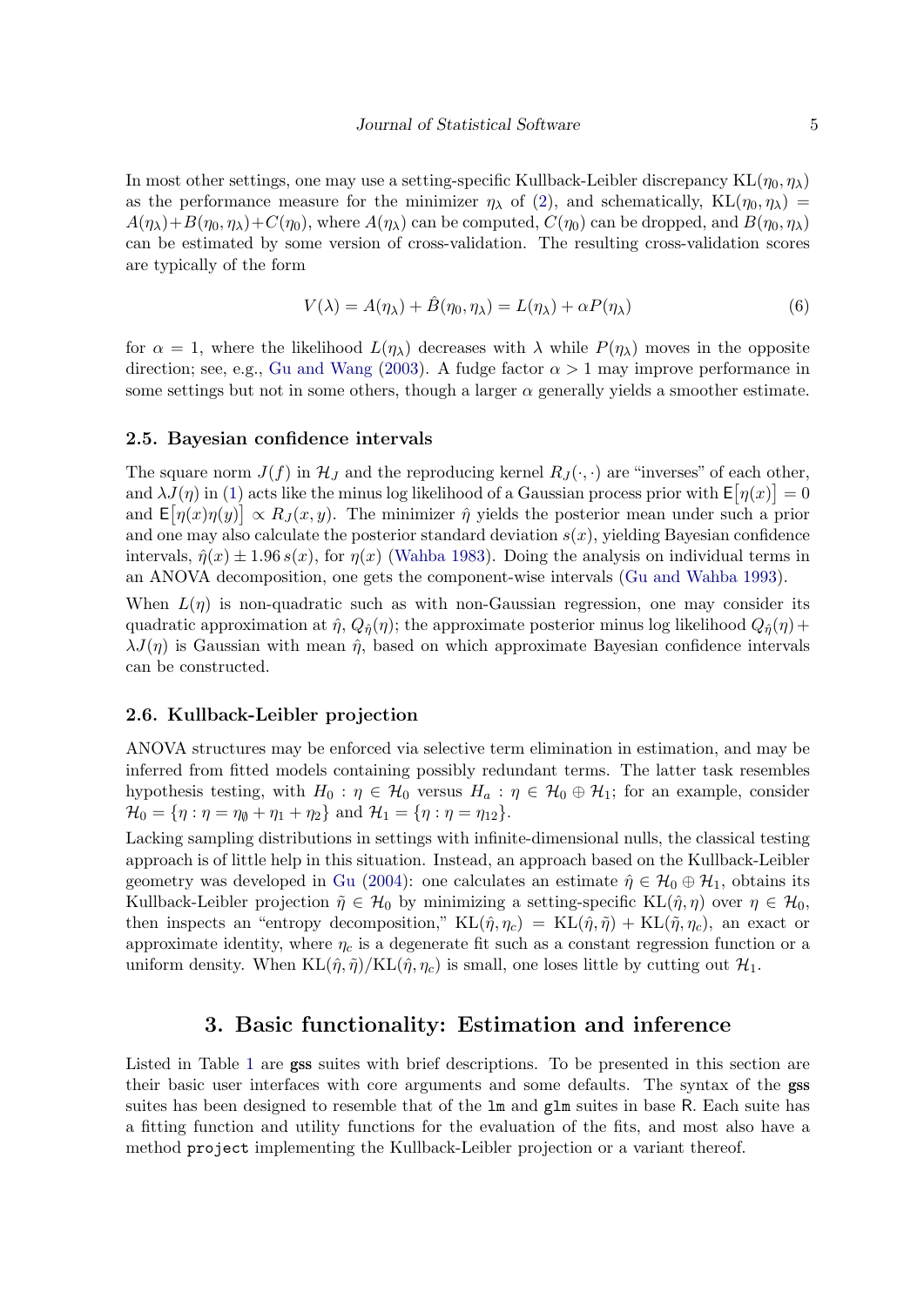| Suite     | Purpose/Feature                                             |  |  |
|-----------|-------------------------------------------------------------|--|--|
| ssanova   | Gaussian regression                                         |  |  |
| ssanova9  | Gaussian regression, with correlated data                   |  |  |
| ssanova0  | Gaussian regression, legacy routine                         |  |  |
| gssanova  | Non-Gaussian regression, direct cross-validation            |  |  |
| gssanova1 | Non-Gaussian regression, indirect cross-validation          |  |  |
| gssanova0 | Non-Gaussian regression, legacy routine with indirect CV    |  |  |
| ssden     | Density estimation                                          |  |  |
| ssden1    | Density estimation, in high dimensions                      |  |  |
| sscden    | Conditional density estimation                              |  |  |
| sscden1   | Conditional density estimation, for large samples           |  |  |
| ssllrm    | Conditional density estimation, with discrete y in $f(y x)$ |  |  |
| sshzd     | Hazard estimation, with or without covariate                |  |  |
| sshzd1    | Hazard estimation, with continuous covariate                |  |  |
| SSCOX     | Estimation of relative risk in proportional hazard models   |  |  |

<span id="page-5-0"></span>Table 1: gss suites with brief descriptions.

#### 3.1. Regression suites

For Gaussian regression, one may use ssanova or ssanova0. For non-Gaussian regression, one may use gssanova, gssanova1, or gssanova0. For Gaussian regression with correlated data, one may use ssanova9.

#### ssanova

The following sequence loads the NOx data included in gss and calculates the minimizer of [\(1\)](#page-1-1) in  $\mathcal{H}^*$  of [\(4\)](#page-3-0), with  $\lambda$  minimizing  $V(\lambda)$  in [\(5\)](#page-3-1) for  $\alpha = 1.4$ .

R> data("nox", package = "gss") R> fit  $\leq$  ssanova(log(nox)  $\sim$  equi, data = nox)

The default  $\alpha = 1.4$  is based on simulations of limited scales [\(Kim and Gu](#page-23-8) [2004\)](#page-23-8), and may be overridden via an argument alpha. One may also choose to select  $\lambda$  using the GML score of [Wahba](#page-24-0) [\(1985\)](#page-24-0) through method = "m". To evaluate the fit on a grid, one may try

```
R> xx <- sort(nox$equi)
R> est <- predict(fit, data.frame(equi = xx), se = TRUE)
```
where est is a list with  $\hat{\eta}(x)$  in est\$fit and  $s(x)$  in est\$se. The fitted curve can then be plotted along with the Bayesian confidence intervals.

```
R> plot(nox$equi, log(nox$nox), col = 3)
R> lines(xx, est$fit)
R > lines(xx, est$fit + 1.96 * est$se, col = 5)
R > lines(xx, est$fit - 1.96 * est$se, col = 5)
```
The default q in [\(4\)](#page-3-0) is set at  $10n^{2/9}$ , again based on simulations [\(Kim and Gu](#page-23-8) [2004\)](#page-23-8), and can be overridden via an argument **nbasis**. Due to the random selection of  $\{z_i\}$  in [\(4\)](#page-3-0), repeated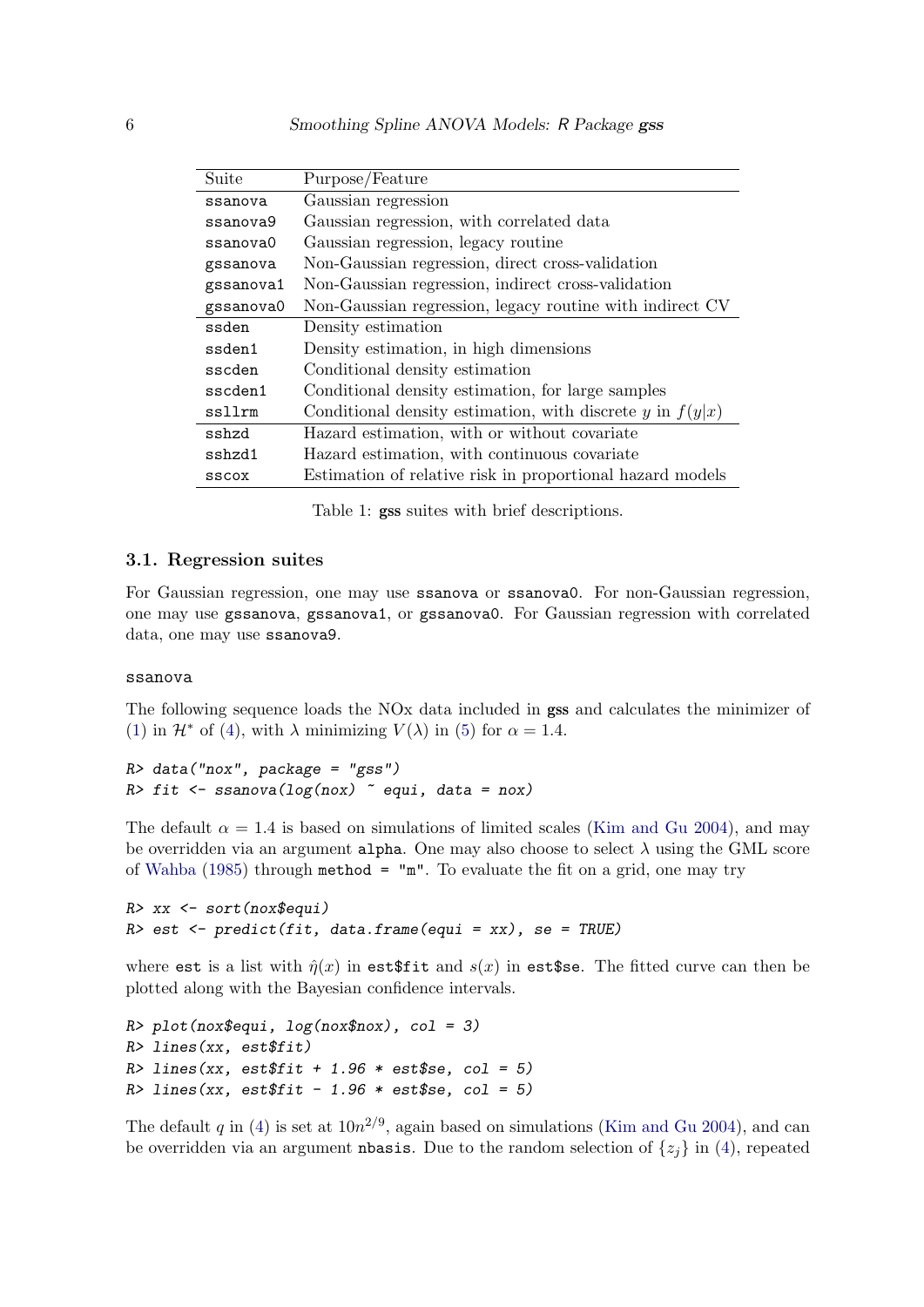calls to ssanova generally return slightly different fits unless  $q = n$ , but one may ensure the same selection of  $\{z_i\}$  by using an argument seed, or one may pass the same  $\{z_i\}$  into subsequent calls through id.basis = fit\$id.basis.

To fit a tensor product spline on  $\mathcal{X} = \mathcal{X}_1 \times \mathcal{X}_2$  with all terms included, use

```
R> fit \le ssanova(y \approx x1 * x2)
```
and to evaluate  $\eta_1(x) + \eta_{12}(x)$  for  $x_{(1)}$  in xx1 and  $x_{(2)}$  in xx2, say, with standard errors, try

```
R> predict(fit, data.frame(x1 = xx1, x2 = xx2), se = TRUE,
    inc = c("x1", "x1:x2")
```
To calculate the Kullback-Leibler projection into the space of additive models, use

```
R> project(fit, inc = c("x1", "x2"))
```
which returns a list object with the element ratio containing the ratio  $KL(\hat{\eta}, \tilde{\eta})/KL(\hat{\eta}, \eta_c)$ . To fit an additive model, use

R> fit  $\leq$  ssanova(y  $\approx$  x1 + x2)

#### gssanova  $and$  gssanova1

Non-Gaussian regression models can be fitted using gssanova or gssanova1, which calcu-late the minimizer of [\(2\)](#page-1-2) in  $\mathcal{H}^*$  of [\(4\)](#page-3-0); gssanova uses direct cross-validation as in [\(6\)](#page-4-1) for smoothing parameter selection, while gssanova1 employs the indirect cross-validation of [Gu](#page-23-9) [\(1992a\)](#page-23-9). Discussions concerning direct and indirect cross-validation can be found in [Gu](#page-23-1) [\(2013,](#page-23-1) Section 5.2). Practical performances of gssanova and gssanova1 for different distribution families were compared in [Gu](#page-23-1) [\(2013,](#page-23-1) Section 5.4, 8.6) via limited simulations.

The syntax is similar to that of  $g1m$  in base R, but the argument family only takes character strings from the list "binomial", "poisson", "Gamma", "inverse.gaussian", "nbinomial", "weibull", "lognorm", and "loglogis"; only one link is used for each family, one that is free of constraint. The likelihood term  $L(\eta)$  in [\(2\)](#page-1-2) is of the form,

$$
L(\eta) = \frac{1}{n} \sum_{i=1}^{n} l_i(\eta(x_i); Y_i).
$$

The link and the minus log likelihood  $l(\eta; y)$  for exponential families binomial, Poisson, Gamma, and inverse Gaussian are listed in Table [2,](#page-7-0) along with those of the negative binomial family. For the binomial family, the response may be two columns of  $(y_i, m_i - y_i)$ , or a column of  $y_i/m_i$  with  $m_i$  entered via an optional argument weights. For the negative binomial family, the response is either two columns of  $(y_i, \nu_i)$ , or a column of  $y_i$  with a common  $\nu$  to be estimated along with  $\eta(x)$ .

The following sequence generates some synthetic binomial data and calculates a cubic spline logistic fit.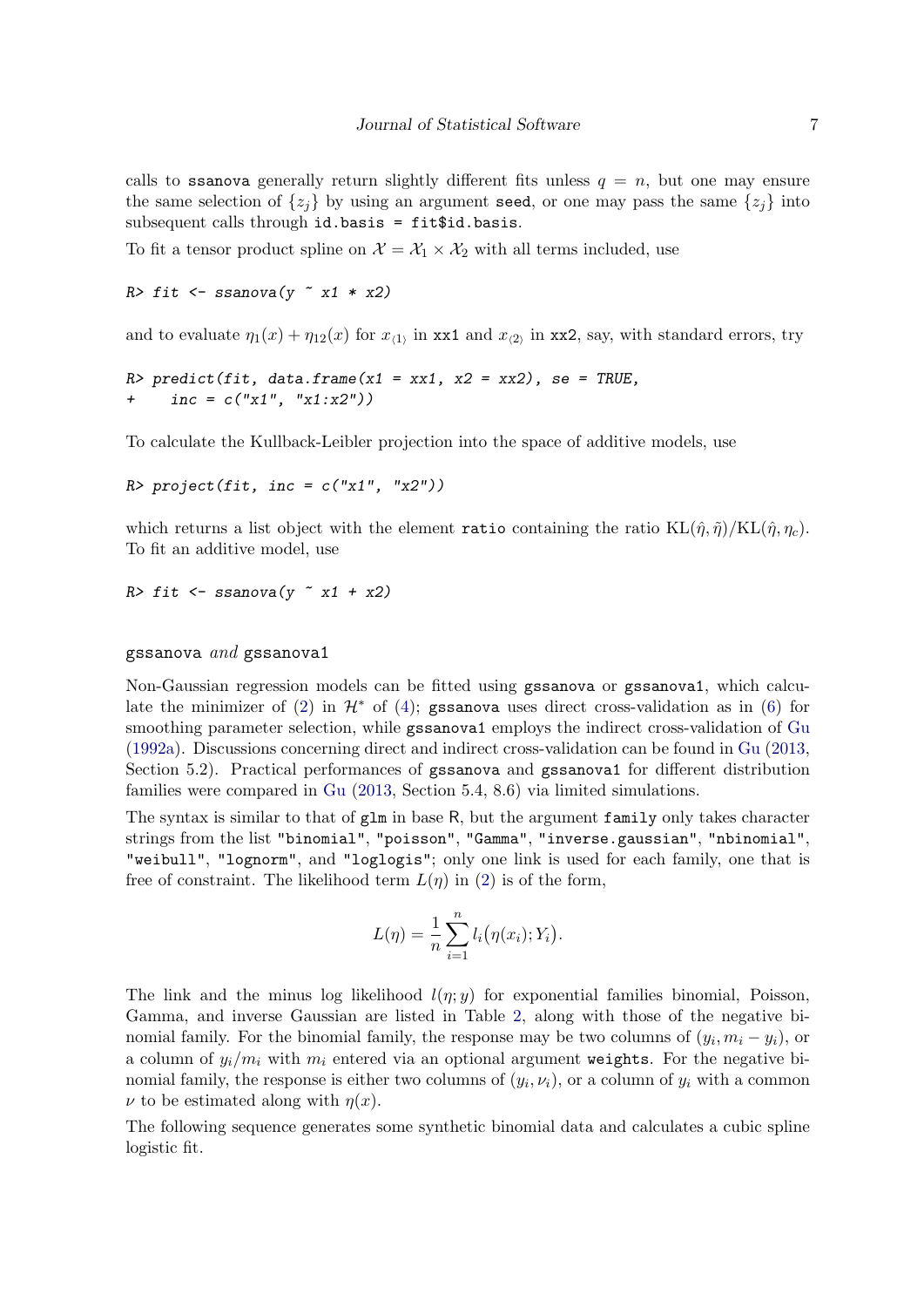| Family          | Response density $f(y)$                                               | Link                                   | $l(\eta; y) = -\log f(y)$                                        |
|-----------------|-----------------------------------------------------------------------|----------------------------------------|------------------------------------------------------------------|
| <b>Binomial</b> | $\binom{m}{y} p^y (1-p)^{m-y}$                                        |                                        | $\eta = \log \{p/(1-p)\}$ $-y\eta + m\log(1+e^{\eta})$           |
| Poisson         | $\lambda^y e^{-\lambda}/y!$                                           | $\eta = \log \lambda$                  | $-y\eta + e^{\eta}$                                              |
| Gamma           | $\frac{1}{\beta^{\alpha}\Gamma(\alpha)}y^{\alpha-1}e^{-y/\beta}$      | $\eta = \log \mu = \log(\alpha \beta)$ | $ye^{-\eta} + \eta$                                              |
| Inv. Gauss.     | $\frac{1}{\sqrt{2\pi\sigma^2}}y^{-3/2}e^{-(y-\mu)^2/2\sigma^2\mu^2y}$ | $\eta = \log \mu$                      | $ye^{-2\eta}/2 - e^{-\eta}$                                      |
| Neg. Binom.     | $\frac{\Gamma(\nu+y)}{u!\,\Gamma(\nu)}p^{\nu}(1-p)^y$                 |                                        | $\eta = \log \{p/(1-p)\}$ $(\nu + y) \log(1+e^{\eta}) - \nu\eta$ |

<span id="page-7-0"></span>Table 2: Likelihood for exponential families in gssanova.

```
R > x \leftarrow (0:100)/100R> eta <- 400 * x^5 * (1 - x)<sup>\hat{3}</sup> - 1
R> p <- plogis(eta)
R> y <- rbinom(x, 3, p)R> fit <- gssanova(cbind(y, 3 - y) x, family = "binomial")
```
gssanova fits can also be evaluated using predict, with  $\hat{\eta}(x)$  and  $s(x)$  on the link scale.

```
R> est <- predict(fit, data.frame(x = x), se = TRUE)
```
The fit can then be plotted along with Bayesian confidence intervals on the probability scale.

```
R> plot(x, plogis(est$fit), type = "l", ylim = c(0, 1))
R> points(x, y/3, col = 3)
R > lines(x, plogis(est$fit + 1.96 * est$se), col = 5)
R > lines(x, plogis(est$fit - 1.96 * est$se), col = 5)
```
The method project also works with gssanova fits.

The Weibull, log normal, and log logistic families are the same accelerated life models as implemented in the survreg suite of the survival package [\(Therneau and Grambsch](#page-23-10) [2000;](#page-23-10) [Therneau](#page-23-11) [2014\)](#page-23-11). The response is of the form  $Y = (X, \delta, Z)$ , where  $X = \min(T, C)$  is the follow-up time for T the lifetime of an item and C the right-censoring time,  $\delta = I_{[T \leq C]}$  is the censoring indicator, and  $Z < X$  is a possible left-truncation time at which the item enters surveillance. Of interest is the estimation of the hazard function  $\lambda(t) = -d \log S(t)/dt$ , where  $S(t) = P(T > t)$  is the survival function.

For the accelerated life models,  $\log T$  follows a location-scale family distribution, with

$$
\lambda(t; \mu, \sigma) = \frac{1}{\sigma t} \frac{f(z)}{1 - F(z)}, \quad \text{for } z = \frac{\log t - \mu}{\sigma},
$$

where  $f(z)$  is a probability density on  $(-\infty, \infty)$  and  $F(z)$  is the associated distribution function; the Weibull family has  $f(z) = we^{-w}$  for  $w = e^z$ , the log normal family has  $f(z) = \phi(z)$ , and the log logistic family has  $f(z) = w/(1+w)^2$  for  $w = e^z$ . One is to estimate the location parameter  $\eta = \mu$  as a function of the covariate u, and the minus log likelihood is given by

$$
l(\eta;Y) = \delta \log \lambda(X;\mu,\sigma) - \int_Z^X \lambda(t;\mu,\sigma)dt,
$$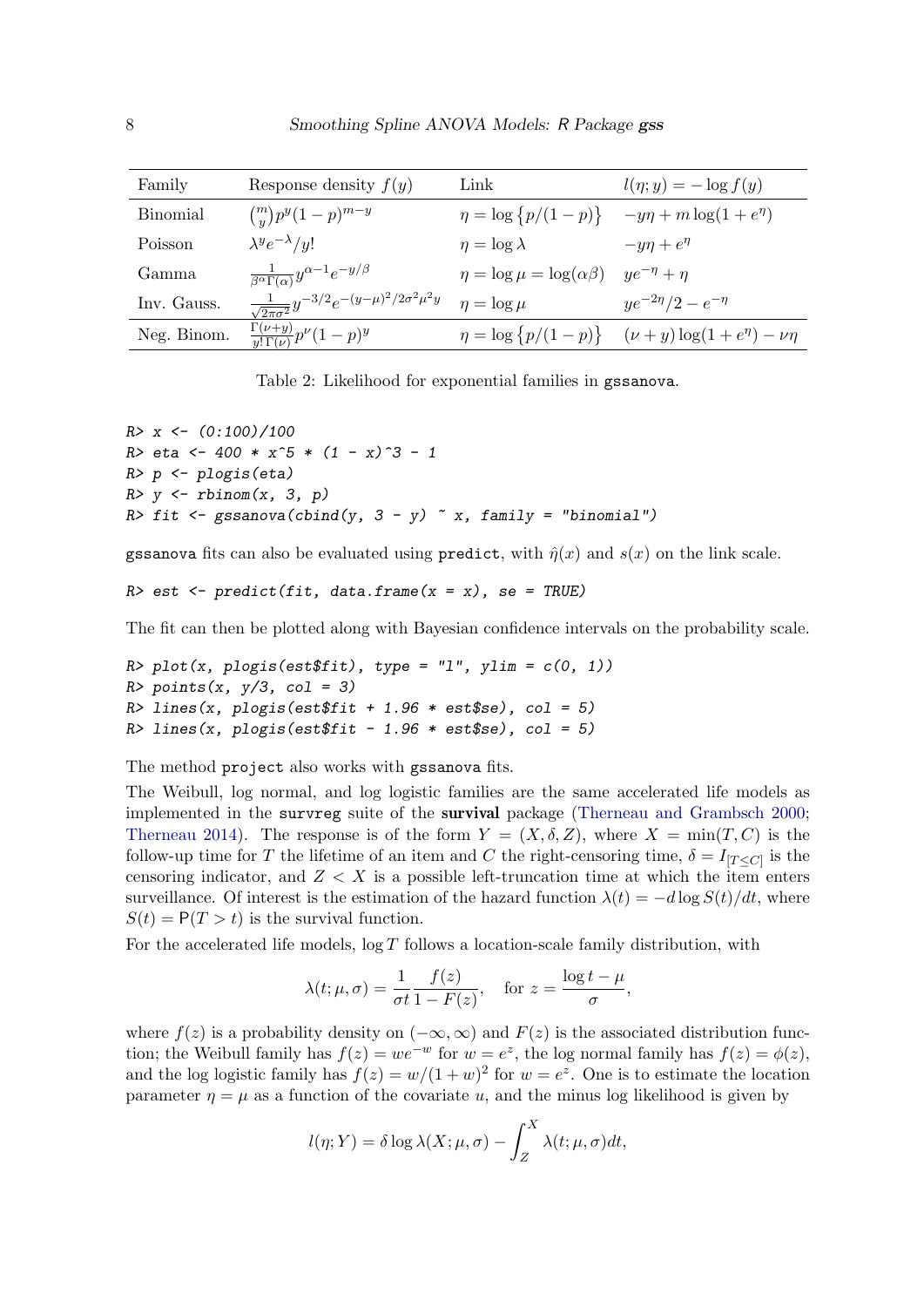where  $Z = 0$  if there is no left-truncation.

Instead of a  $Surv(...)$  construct for survreg, the response for gssanova should be a matrix of two or three columns, with  $X_i$  in the first column,  $\delta_i$  in the second, and  $Z_i$  in an optional third. The scale parameter  $\sigma$  is assumed to be common and is estimated along with  $\eta(u)$ , in the form of  $\nu = \sigma^{-1}$ .

The following sequence loads the Stanford heart transplant data included in gss and fits a Weibull regression, with the age at transplant as the covariate.

```
R> data("stan", package = "gss")
R> fit <- gssanova(cbind(time + 0.01, status) \tilde{ } age, data = stan,
     family = "weibull")
```
One has a proportional hazard model in a Weibull fit,

$$
\lambda(t, u) = \frac{\nu}{t} e^z = \nu t^{\nu - 1} e^{-\nu \eta(u)} = \lambda_0(t) \lambda_1(u)
$$

where the relative risk  $\lambda_1(u)$  is defined up to a multiplicative constant. Cutting out  $\eta_{\emptyset}$  from  $\eta = \eta_{\emptyset} + \eta_u$ , one may evaluate and plot the relative risk  $e^{-\nu \eta_u(u)}$ .

```
R > est \leq predict(fit, stan, se = TRUE, inc = "age")
R> ix <- order(stan$age)
R> age0 < stan$age[ix]
R> plot(age0, exp(-fit\nu * est$fit[ix]), type = "l", ylim = c(0,5))
R> lines(age0, exp(-fit$nu * (est$fit[ix] - 1.96 * est$se[ix])), col = 5)
R> lines(age0, exp(-fit$nu * (est$fit[ix] + 1.96 * est$se[ix])), col = 5)
```
#### ssanova $0$  and gssanova $0$

The original ssanova and gssanova referred to in [Gu](#page-23-12) [\(2002\)](#page-23-12) have been renamed as ssanova0 and gssanova0, which calculate the minimizer of  $(2)$  in H using the legacy **RKPACK** routines. The numerical treatments in **RKPACK** take advantage of a special structure that only holds for  $q = n$ , and the  $O(n^3)$  algorithms in **RKPACK** often execute faster than the  $O(nq^2)$ algorithms powering ssanova, gssanova, and gssanova1. Repeated calls to ssanova0 or gssanova0 yield identical results, as  $q = n$  in this setting.

Unfortunately, important modeling tools such as the Kullback-Leibler projection and the mixed-effect models (see the section on optional arguments) are numerically incompatible with the algorithms implemented in **RKPACK**, and an  $\alpha > 1$  in [\(5\)](#page-3-1) is difficult to insert in the RKPACK routines. With limited capabilities compared to the alternatives, these legacy suites are largely obsolete.

#### ssanova9

For Gaussian regression with correlated data,  $\mathbf{Y} \sim \mathcal{N}(\eta(\mathbf{x}), \sigma^2 W^{-1})$ , where  $\mathbf{Y} = (Y_1, \dots, Y_n)^\top$ and  $\eta(\mathbf{x}) = (\eta(x_1), \dots, \eta(x_n))^\top$ , one may set

$$
L(\eta) = (\mathbf{Y} - \eta(\mathbf{x}))^\top W(\mathbf{Y} - \eta(\mathbf{x}))
$$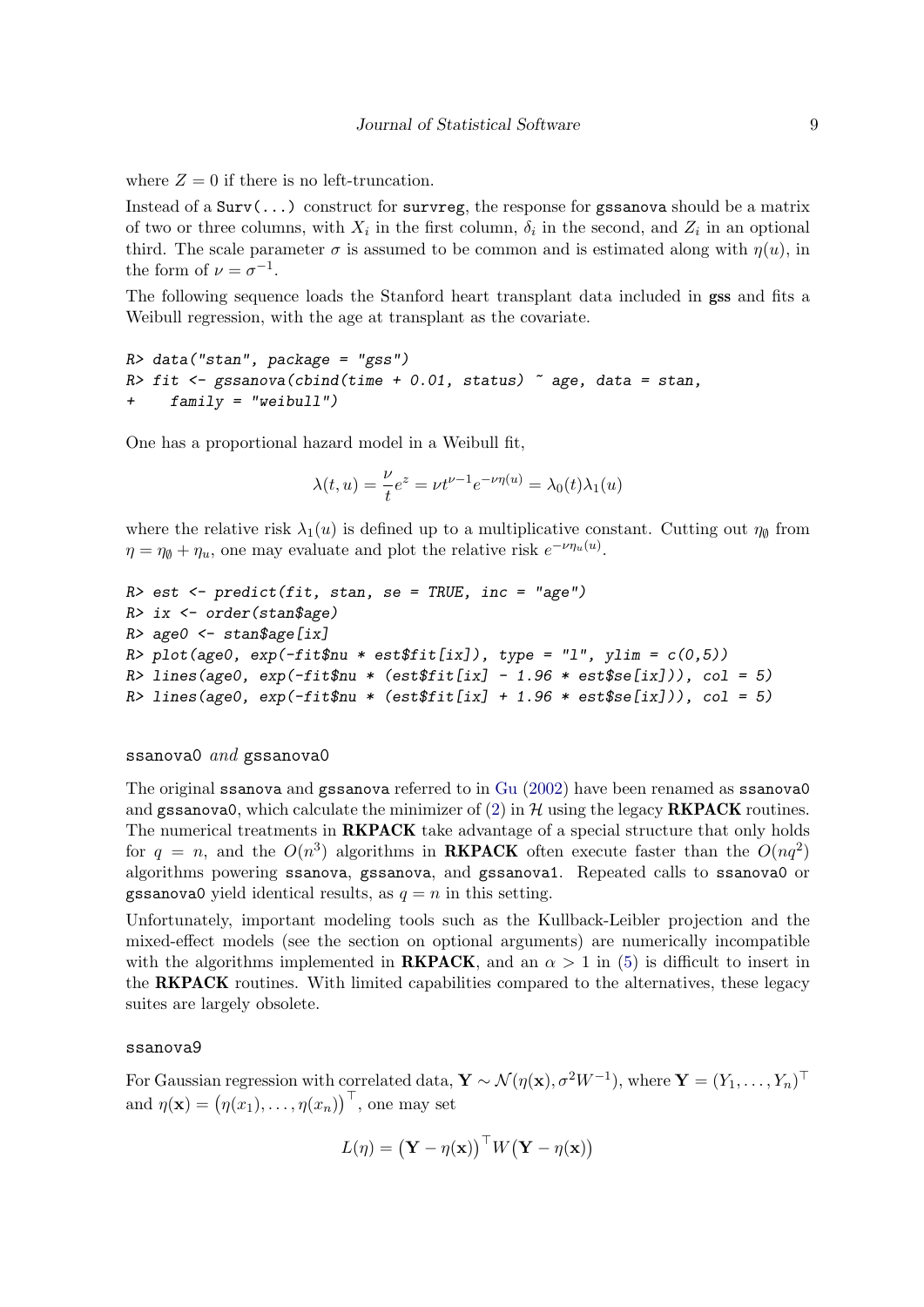in  $(2)$ , where W may depend on a few correlation parameters. One may use **ssanova9** in this setting, with the smoothing parameters selected along with correlation parameters by a cross-validation score derived in [Han and Gu](#page-23-13) [\(2008\)](#page-23-13).

An argument cov specifies W in ssanova9 calls. For  $W^{-1}$  known, use cov = list("known", w), where w contains  $W^{-1}$ . For longitudinal observations, use  $cov = \text{list("long", id)}$ , where id is a factor; when data at the same id levels are grouped together in  $\mathbf{Y}, W^{-1} = I +$  $\gamma ZZ^{\top}$ , where  $ZZ^{\top}$  is block-diagonal with blocks of the form  $\mathbf{11}^{\top}$ . For serially correlated data, one may set cov = list("arma", c(p, q)) to use an  $ARMA(p,q)$  model for  $\epsilon = Y - \eta(x)$ . More generally, one may enter  $W^{-1}$  via cov = list(fun = fun, env = env, init = init), with  $W^{-1}$  to be evaluated by  $\mathtt{cov\$fun}(\mathtt{gamma}, \mathtt{cov\$env});$  env contains constants and init provides initial values for the correlation parameters  $\gamma$ , which should be on scales free of constraint.

#### 3.2. Density estimation suites

To estimate a probability density  $f(x)$  on X, one may use **ssden** or **ssden1**. To estimate a conditional density  $f(y|x)$  on  $\mathcal{X} \times \mathcal{Y}$ , use sscden or sscden1. For  $\mathcal{Y}$  discrete, one may use ssllrm to fit  $f(y|x)$ , which is regression with cross-classified responses.

#### ssden

A probability density  $f(x)$  is positive and integrates to one. Consider a logistic density transform  $f(x) = e^{\eta(x)} / \int_{\mathcal{X}} e^{\eta(x)} dx$ , which can be made one-to-one by cutting out  $\eta_{\emptyset}$  in a one-way ANOVA decomposition  $\eta = \eta_{\emptyset} + \eta_x$ . One may set

$$
L(\eta) = -\frac{1}{n} \sum_{i=1}^{n} \eta(X_i) + \log \int_{\mathcal{X}} e^{\eta(x)} dx
$$

in [\(2\)](#page-1-2), where  $X_i$  are independent samples from  $f(x)$ .

The following sequence draws samples from a normal mixture and fits a cubic spline to the log density.

```
R> u <- runif(100)
R > x \leftarrow \text{rnorm}(100) * 0.1R > x \leftarrow ifelse(u > 1/3, x + 0.7, x + 0.3)R> fit \leq ssden(\in x)
```
The domain X does contribute to estimation through  $\int_{\mathcal{X}} e^{\eta(x)} dx$ , and it is a good idea to specify X explicitly via domain = data.frame(x = c(a, b)); if unspecified, as is the case in the call above, the domain is set internally, extending the data range by 5% on both ends.

To use the fitted univariate density, one has the usual  $d$ -,  $p$ -, and  $q$ - functions, but no  $r$ -.

```
R> domain \leq fit$domain$x
R> xx <- seq(domain[1], domain[2], length = 101)
R> plot(xx, dssden(fit, xx), type = "1")R > qq < -qssden(fit, (0:10)/10)R> pssden(fit, qq)
```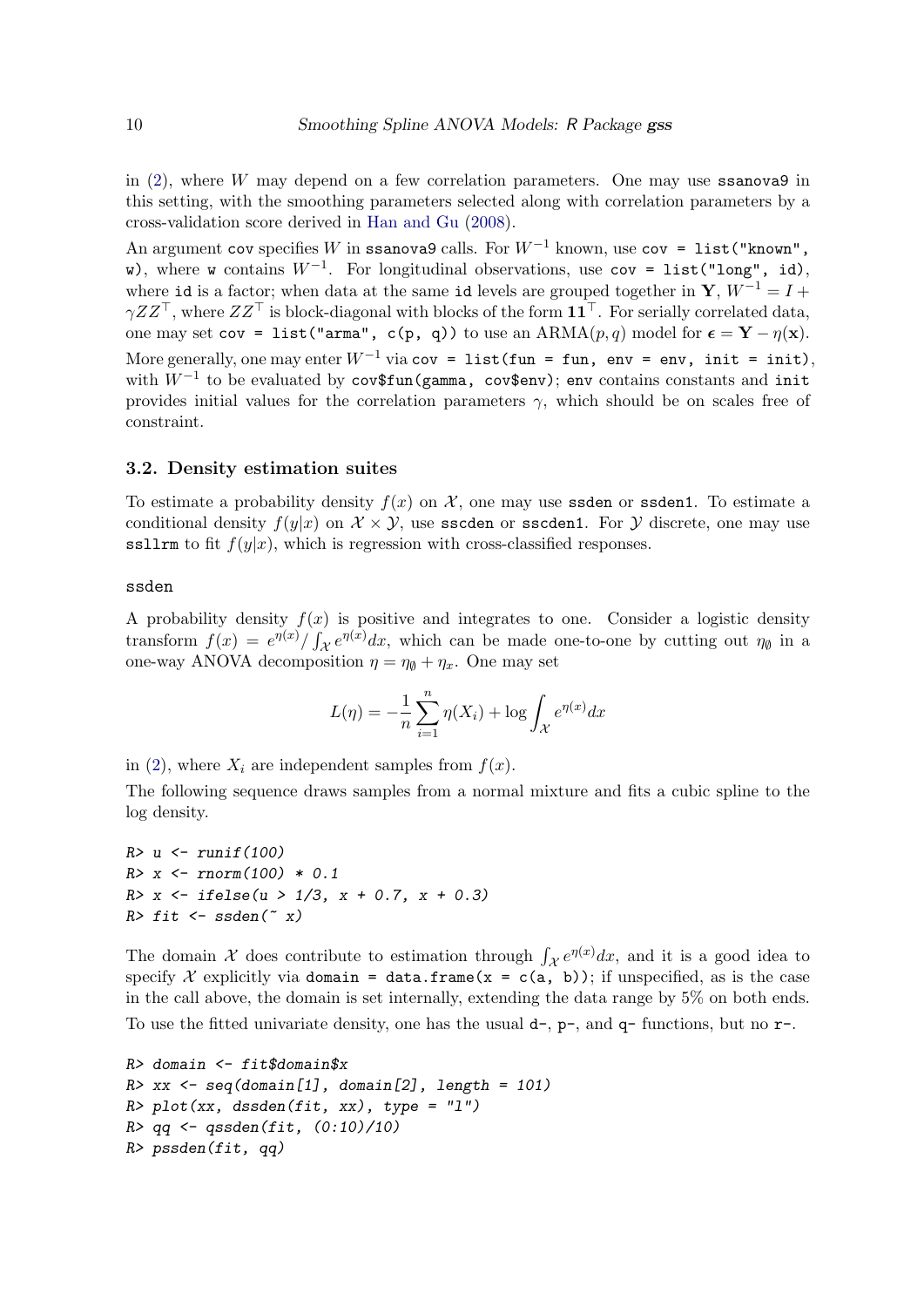On product domains, ANOVA structures in log density may have conditional independence implications. A log density  $\eta$  on  $\mathcal{X}_1 \times \mathcal{X}_2 \times \mathcal{X}_3$  containing all interactions can be fitted by

 $R>$  fit  $\leq$  ssden( $\degree$  x1 \* x2 \* x3)

and one may check the Kullback-Leibler projection

R> project(fit, inc =  $c("x1", "x2", "x3", "x1:x3", "x2:x3"))$ )

A log density of the form  $\eta = \eta_1 + \eta_2 + \eta_3 + \eta_{13} + \eta_{23}$  implies conditional independence of  $X_{(1)}$  and  $X_{(2)}$  given  $X_{(3)}$ , or  $(X_{(1)} \perp X_{(2)})|X_{(3)}$ , to be fitted via

```
R > fit \leq ssden(" (x1 + x2) * x3)
```
The fitted density at xx can still be evaluated through dssden(fit, xx), but xx here must be a data frame; pssden and qssden however are meaningless for a multivariate density. One may evaluate a "slice" of the fitted multivariate density via the implied conditional density, say  $f(x_{\langle 1 \rangle}|x_{\langle 2 \rangle} = 0.5, x_{\langle 3 \rangle} = 0.8)$ , via

```
R > cond \leq data.frame(x2 = 0.5, x3 = 0.8)
R> cdssden(fit, xx1, cond = cond)$pdf
R > qq \leftarrow cqssden(fit, (0:10)/10, cond = cond)R> cpssden(fit, qq, cond = cond)
```
Additive models for the log density on product domains imply the mutual independence of the marginals, and in this circumstance, it is preferred to estimate the marginal densities separately.

#### sscden

Consider a logistic conditional density transform  $f(y|x) = e^{\eta(x,y)}/\int_{\mathcal{Y}} e^{\eta(x,y)}dy$ , which can be made one-to-one by cutting out  $\eta_{\emptyset} + \eta_x$  in an ANOVA decomposition  $\eta = \eta_{\emptyset} + \eta_x + \eta_y + \eta_{x,y}$ . Observing  $(X_i, Y_i)$ ,  $i = 1, \ldots, n$ , one may set

$$
L(\eta) = -\frac{1}{n} \sum_{i=1}^{n} \left\{ \eta(X_i, Y_i) - \log \int_{\mathcal{Y}} e^{\eta(X_i, y)} dy \right\}
$$

in [\(2\)](#page-1-2) for the estimation of  $f(y|x)$ . Domains X and Y are generic, and can be product domains themselves, so  $\eta_y$  and  $\eta_{x,y}$  may be further decomposed.

The following sequence loads the penny thickness data included in gss and fits a tensor product spline to the log conditional density.

```
R> data("penny", package = "gss")
R> fit <- sscden(" year * mil, " mil, data = penny)
```
The first formula in a sscden call specifies model terms and the second formula lists the y-variables;  $\eta_{\emptyset}$  and terms in  $\eta_x$  are removed internally. It would be a good idea to specify  $\mathcal Y$ explicitly via ydomain.

The fitted  $f(y|x)$  can be evaluated using dsscden, and when Y is a real interval, as is the case here, one may also use psscden and qsscden. The code below plots selected quantiles of  $f(y|x)$  as functions of x.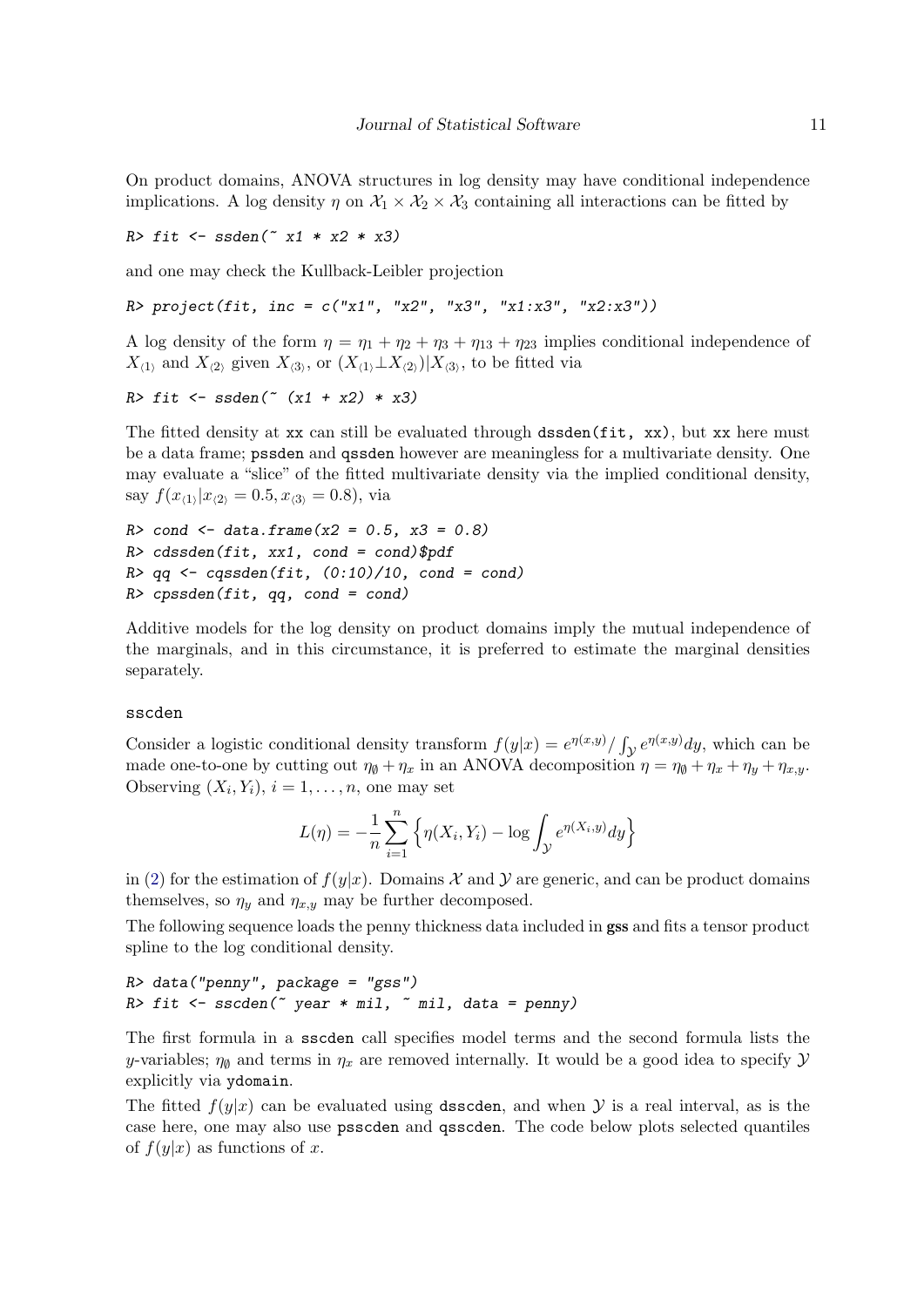```
R> quan <- qsscden(fit, c(0.05, 0.25, 0.5, 0.75, 0.95),
+ data.frame(year = penny$year))
R> plot(penny$year, penny$mil, col = 3)
R> for (i in 1:5) lines(penny$year, quan[i, ])
```
One may specify more than one  $y$ -variable in a sscden call, though at least one of them must be continuous. To evaluate conditional densities such as  $f(y_{\langle 1 \rangle}|x, y_{\langle 2 \rangle})$ , one has the cdsscden, cpsscden, and cqsscden functions.

ssllrm

For Y binary, the estimation of  $f(y|x)$  reduces to logistic regression, and for Y discrete in general, it generalizes logistic regression to settings with cross-classified responses. To accommodate features specific to an all discrete  $\mathcal{Y}$ , ssllrm was created.

The following R function generates  $Y|x$  on  $\mathcal{Y} = \{0,1\}^2$ , with  $p_y(x) = P(Y = y|x)$  given by

$$
\begin{pmatrix} p_{0,0}(x) & p_{0,1}(x) \\ p_{1,0}(x) & p_{1,1}(x) \end{pmatrix} \propto \begin{pmatrix} 2q_1(x)q_2(x) & q_1(x)p_2(x) \\ p_1(x)q_2(x) & 2p_1(x)p_2(x) \end{pmatrix},
$$

where  $p_1(x) + q_1(x) = p_2(x) + q_2(x) = 1$ ; the odds ratio  $p_{0,0}(x)p_{1,1}(x)/p_{1,0}(x)p_{0,1}(x) = 4$  is a constant here, independent of  $x$ .

```
R> rtest \leftarrow function(x) {
+ p1 <- plogis(400 * x^5 * (1 - x)^3 - 1)
+ p2 <- plogis(50 * x^2 * (1 - x)^2)q1 \leftarrow 1 - p1; q2 \leftarrow 1 - p2+ p <- cbind(2 * q1 * q2, q1 * p2, p1 * q2, 2 * p1 * p2)
    y1 \leftarrow y2 \leftarrow NULL+ for (i \text{ in } 1:\text{length}(x)) {
+ ywk \leftarrow rmultinom(1, 1, p[i, ])+ y1 \leftarrow c(y1, ywk[3] + ywk[4])+ y2 <- c(y2, ywk[2] + ywk[4])
+ }
+ cbind(y1, y2)
+ }
```
The sequence below draws a sample and fits  $f(y|x)$ .

```
R > x \leftarrow runif(200)R> ywk <- rtest(x)R> y1 <- factor(ywk[, 1])
R > y2 \leftarrow factor(ywk[, 2])R> fit <- ssllrm(x * y1 * y2, y1 + y2)
```
where the y-variables must be factors. The log conditional density is of the form

$$
\eta = \eta_y + \eta_{x,y} = \eta_1 + \eta_2 + \eta_{12} + \eta_{x1} + \eta_{x2} + \eta_{x12},
$$

where  $\eta_y(y_{(1)}, y_{(2)})$  is decomposed into  $\eta_1 + \eta_2 + \eta_{12}$  and  $\eta_{xy}(x, y_{(1)}, y_{(2)})$  into  $\eta_{x1} + \eta_{x2} + \eta_{x12}$ ; the log odds ratio only involves  $\eta_{12} + \eta_{x12}$ . To check for  $(Y_{(1)} \perp Y_{(2)})|X$ , or  $\eta_{12} + \eta_{x12} = 0$ ,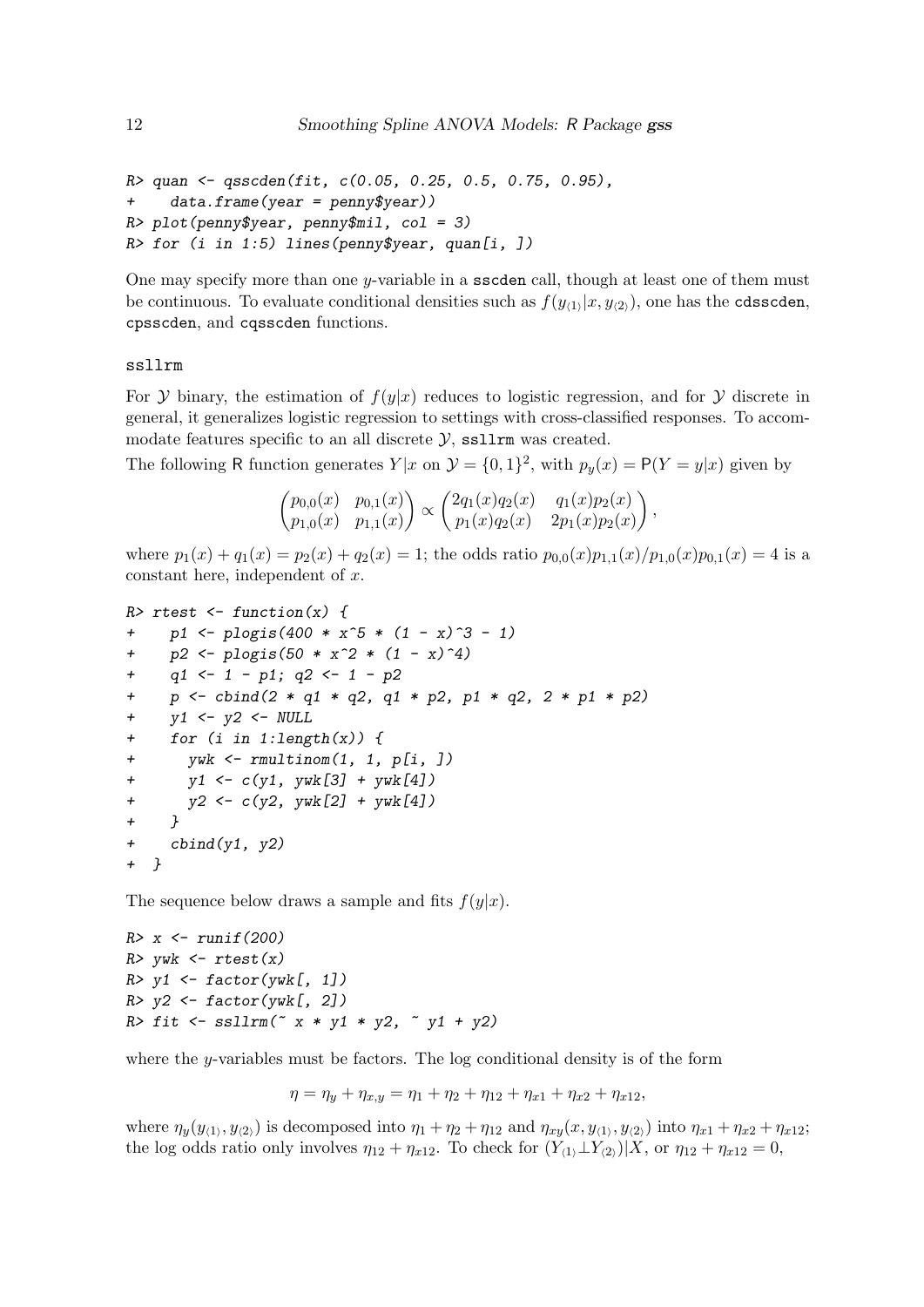R> project(fit, inc = c("y1", "y2", "x:y1", "x:y2"))

and to check for a constant odds ratio, or  $\eta_{x12} = 0$ ,

```
R> project(fit, inc = c("y1", "y2", "x:y1", "x:y2", "y1:y2"))
```
To evaluate the fitted  $f(y|x)$  on a grid, use

```
R > xx \leftarrow seq(0, 1, length = 51)R> predict(fit, data.frame(x = xx))
```
which returns a matrix with columns corresponding to y values as ordered in  $fit\$ Confidence intervals do not make sense for density estimates due to normalization, but for a y-contrast of  $\log f(y|x)$ ,

$$
\theta = \sum_{y} c_y \log f(y|x) = \sum_{y} c_y \eta(x, y), \quad \sum_{y} c_y = 0,
$$

the normalizing constant  $\int_{\mathcal{Y}} e^{\eta(x,y)} dy$  cancels out. The log odds ratio is a y-contrast, and one may evaluate it on a grid along with standard errors

```
R> est <- predict(fit, data.frame(x = xx), odds = c(1, -1, -1, 1),
+ se = TRUE)
```
where odds specifies  $c_y$  in the order of fit\$qd.pt.

#### ssden1

Integrals of the form  $\int_{\mathcal{X}} h(x)e^{\eta(x)}dx$  have to be performed in ssden, which is numerically prohibitive for a high-dimensional  $\mathcal{X}$ . [Jeon and Lin](#page-23-14) [\(2006\)](#page-23-14) set

$$
L(\eta) = \frac{1}{n} \sum_{i=1}^{n} e^{-\eta(X_i)} + \int_{\mathcal{X}} \eta(x) \rho(x) dx
$$

in [\(2\)](#page-1-2) for  $\rho(x)$  a known density, with the resulting estimate  $f(x) \propto e^{\eta(x)} \rho(x)$ . When  $\rho(x) =$  $\prod_{\gamma} \rho_{\gamma}(x_{\langle \gamma \rangle})$  on  $\mathcal{X} = \prod_{\gamma} \mathcal{X}_{\gamma}$ ,  $\int_{\mathcal{X}} \eta(x) \rho(x) dx$  can be calculated as sums of products of univariate integrals, and ANOVA structures in  $\eta(x)$  have the same conditional independence implications; the marginal density estimates on  $\mathcal{X}_{\gamma}$  are natural choices for  $\rho_{\gamma}(x_{(\gamma)})$ .

The approach is implemented in ssden1 with the same user interface as ssden. Utility functions dssden, cdssden, cpssden, and cqssden also work with ssden1 fits, except that the  $f(x)$  values returned from dssden are unnormalized. A variant of Kullback-Leibler projection is implemented in project, one that avoids integrals of the form  $\int_{\mathcal{X}} h(x)e^{\eta(x)}dx$ .

#### sscden1

For the estimation of  $f(y|x)$ , integrals of the form  $\int_{\mathcal{Y}} h(X_i, y)e^{\eta(X_i, y)}dy$  are performed repeatedly in sscden, which can be numerically formidable for  $n$  large despite the typically low dimension of  $\mathcal{Y}$ ; the drag here is the number of distinctive  $X_i$ 's. One may set

$$
L(\eta) = \frac{1}{n} \sum_{i=1}^{n} \left\{ e^{-\eta(X_i, Y_i)} + \int_{\mathcal{Y}} \eta(X_i, y) \rho(X_i, y) dy \right\}
$$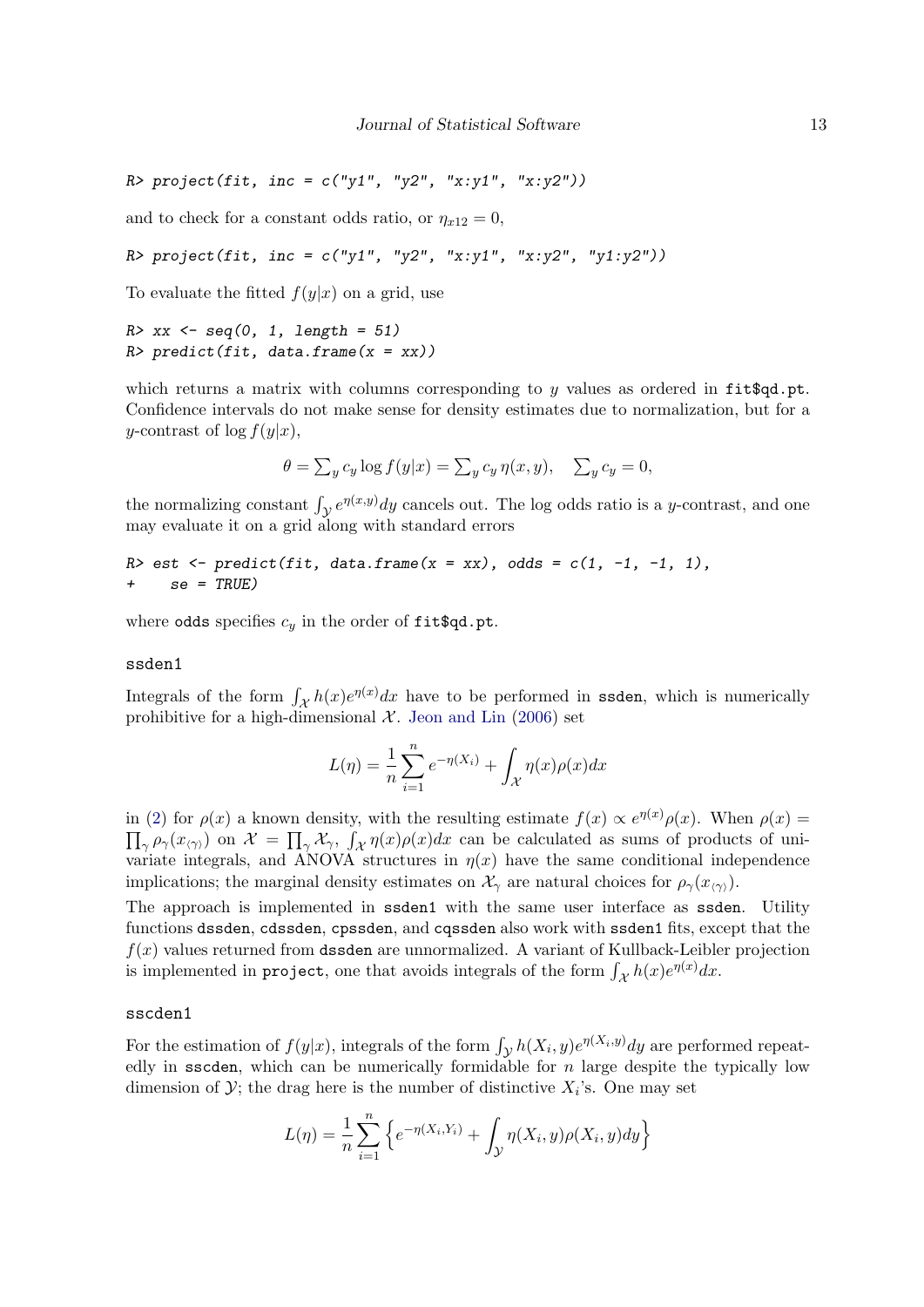in [\(2\)](#page-1-2) for some  $\rho(x, y)$  satisfying  $\int_{\mathcal{Y}} \rho(x, y) dy = 1$ ,  $\forall x$ , with the resulting estimate  $f(y|x) \propto$  $e^{\eta(x,y)}\rho(x,y)$ . The term  $\eta_x$  is needed in  $\eta$  for the approach to work, though it cancels out in the fitted  $f(y|x)$ . The integrals  $\int_{\mathcal{Y}} \eta(X_i, y) \rho(X_i, y) dy$  are linear combinations of integrals of basis functions, which only need to be computed once for all.

The approach is implemented in sscden1, with syntax the same as for sscden except for the specification of  $\rho(x, y)$  via an argument rho. The default rho = list("xy") "estimates"  $\rho(x, y)$  internally using ssanova, and rho = list("y") orders a marginal density estimate on Y from ssden for use as  $\rho(x, y)$ . One may also create  $\rho(x, y)$  externally and pass it into sscden1 through rho = list(fun = fun, env = env), to be evaluated via rho\$fun(x, y, rho\$env, outer), where env contains constants and outer indicates whether to return a vector of  $\rho(x_i, y_i)$  or a matrix  $\rho(\mathbf{x}, \mathbf{y}^{\top}).$ 

The utility functions for the evaluation of  $f(y|x)$  also work for sscden1 fits. A variant of Kullback-Leibler projection is implemented in project, but the tool is not as useful here; with  $\rho(x, y)$  in the scene, conditional independence may not be inferable just from the ANOVA structures in  $\eta(x, y)$ .

#### 3.3. Hazard estimation suites

Observing  $(X_i, \delta_i, Z_i, U_i)$ ,  $i = 1, \ldots, n$ , where  $X = \min(T, C)$ ,  $\delta = I_{[T \leq C]}$ ,  $Z < X$ , and U is a possible covariate, one is to estimate the hazard  $\lambda(t, u) = e^{\eta(t, u)}$ . The accelerated life models via gssanova are parametric in  $t$ , and as more flexible alternatives, one may use sshzd or sshzd1 for fully nonparametric estimation. In case a proportional hazard model holds,  $\lambda(t, u) = \lambda_0(t)\lambda_1(u)$ , one may also use **sscox** to estimate the relative risk  $\lambda_1(u)$ .

#### sshzd

With or without a covariate, one may set

$$
L(\eta) = -\frac{1}{n} \sum_{i=1}^{n} \left\{ \delta_i \eta(X_i, U_i) - \int_{Z_i}^{X_i} e^{\eta(t, U_i)} dt \right\}
$$

in [\(2\)](#page-1-2), where  $U_i$  drops out if absent in the data, and  $Z_i = 0$  if there is no left-truncation. The following sequence fits a log hazard of the form  $\eta = \eta_{\emptyset} + \eta_t + \eta_{t+u} + \eta_{t+u}$  to the Stanford heart transplant data.

```
R> data("stan", package = "gss")
R> fit <- sshzd(Surv(futime, status) \tilde{ } futime * age, data = stan)
```
Data scatter more evenly on the  $t^* = \sqrt{ }$  $\sqrt{t}$  scale, and futime is thus transformed; the hazard on the original time scale should be  $e^{\eta(\sqrt{t},u)}/2\sqrt{t}$ .

The Surv(t, delta,  $z = 0$ ) construct has a similar appearance as that in the survival package, but is parsed differently here; the t main effect must appear among the model terms.

To assess the plausibility of a proportional hazard model, or an additive model in log hazard, check the Kullback-Leibler projection

 $R$ > project(fit, inc = c("futime", "age"))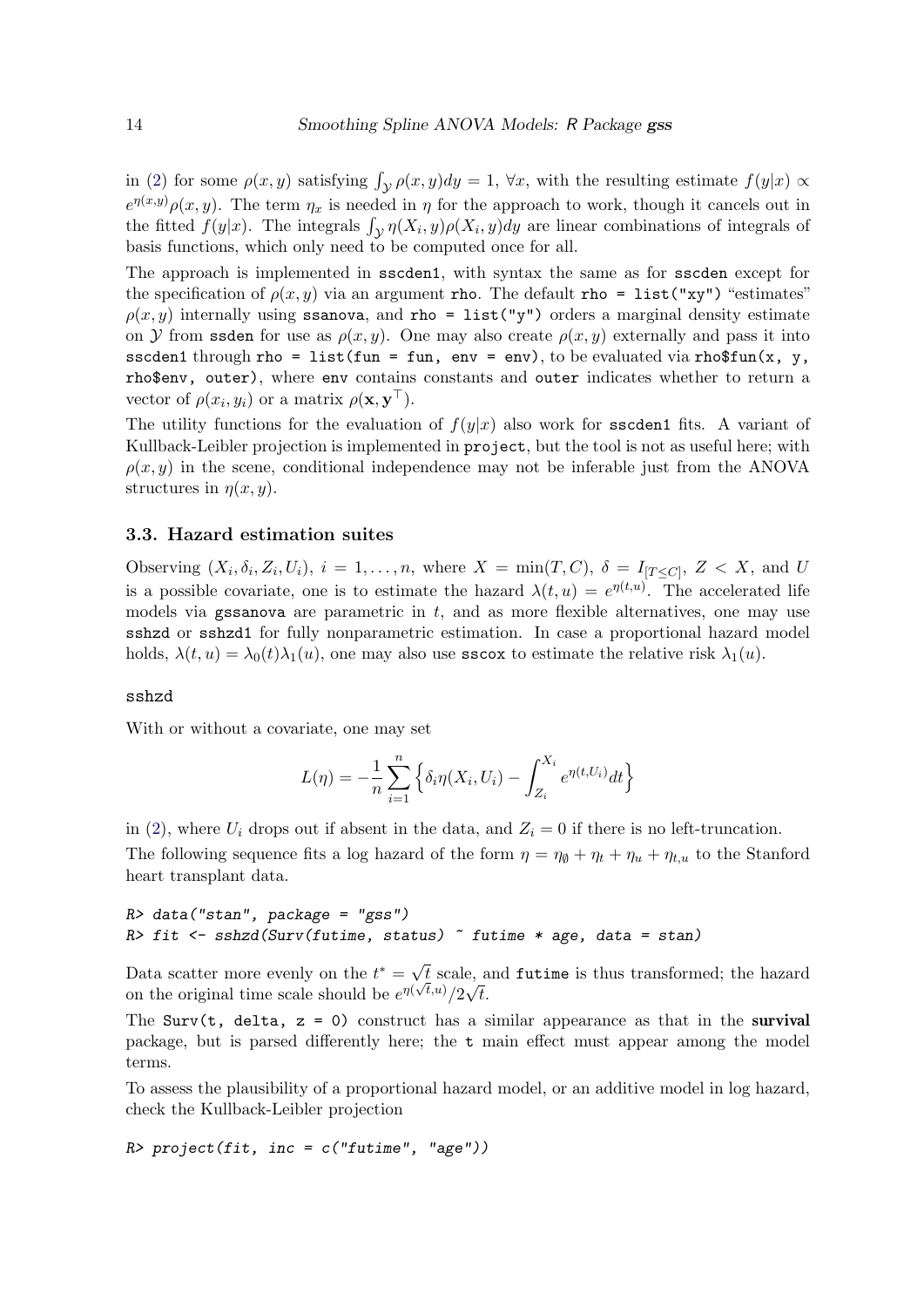To evaluate the fitted  $e^{\eta(t^*,u)}$ , say 400 days after transplant (so futime = 20) for a 30-year-old and 100 days after transplant for a 20-year-old, use

 $R$  new  $\leq$  data.frame(futime =  $c(20, 10)$ , age =  $c(30, 20)$ )  $R$ > est  $\leftarrow$  hzdrate.sshzd(fit, new, se = TRUE)

where  $\texttt{est}\$$ fit contains  $e^{\hat{\eta}(t^*,u)}$  and  $\texttt{est}\$$ se contains the standard error  $s(t^*,u)$  of  $\hat{\eta}(t^*,u)$ . For hazard curves at given  $u$  values, say for a 20-year-old and a 30-year-old, try

```
R tt <- seq(0, 60, leng = 51)
R > age0 \leftarrow c(20, 30)R> hzdcurve.sshzd(fit, tt, data.frame(age = age0))
```
One may also calculate the expected survival via

```
R> survexp.sshzd(fit, tt, data.frame(age = age0))
```
which is simply the estimated survival probability  $\hat{S}(t^*, u) = \exp \{-\int_0^{t^*}$  $\int_0^{t^*} e^{\hat{\eta}(s,u)} ds\big\}.$ 

#### sscox

For  $\lambda(t, u) = \lambda_0(t)\lambda_1(u)$ , one may treat the base hazard  $\lambda_0(t)$  as a nuisance and estimate the relative risk  $\lambda_1(u) = e^{\eta(u)}$ , using in [\(2\)](#page-1-2) the partial likelihood,

$$
L(\eta) = -\frac{1}{n} \sum_{i=1}^{n} \delta_i \Big\{ \eta(U_i) - \log \sum_{j=1}^{n} I_{[Z_j < X_i \le X_j]} e^{\eta(U_j)} \Big\}.
$$

As  $\lambda_1(u)$  is defined only up to a multiplicative constant, we choose to cut out  $\eta_{\emptyset}$  from  $\eta(u)$  $\eta_{\emptyset} + \eta_u$ .

The following sequence estimates the relative risk of age in stan and evaluates the fit on the data points.

```
R> fit <- sscox(Surv(time, status) \tilde{ } age, data = stan)
R> risk <- predict(fit, data.frame(age = stan$age), se = TRUE)
```
Only the ordering of  $X_i$  matters here, so one may use either the original time or the transformed futime and get the same fit. The fitted relative risk  $e^{\hat{\eta}_u(u_i)}$  are in risk\$fit and the standard error  $s(u_i)$  of  $\hat{\eta}_u(u_i)$  are in risk\$se. To estimate the base hazard given  $r_i = \eta_u(u_i)$ , one may use sshzd with offset.

```
R> fit.b <- sshzd(Surv(futime, status) \tilde{ } futime, data = stan,
     offset = log(risk$fit))
```
which effectively uses in [\(2\)](#page-1-2) the likelihood

$$
L(\eta) = -\frac{1}{n} \sum_{i=1}^{n} \left\{ \delta_i \eta(X_i) - \int_{Z_i}^{X_i} e^{\eta(t) + r_i} dt \right\}.
$$

The base hazard is easily evaluated on a grid.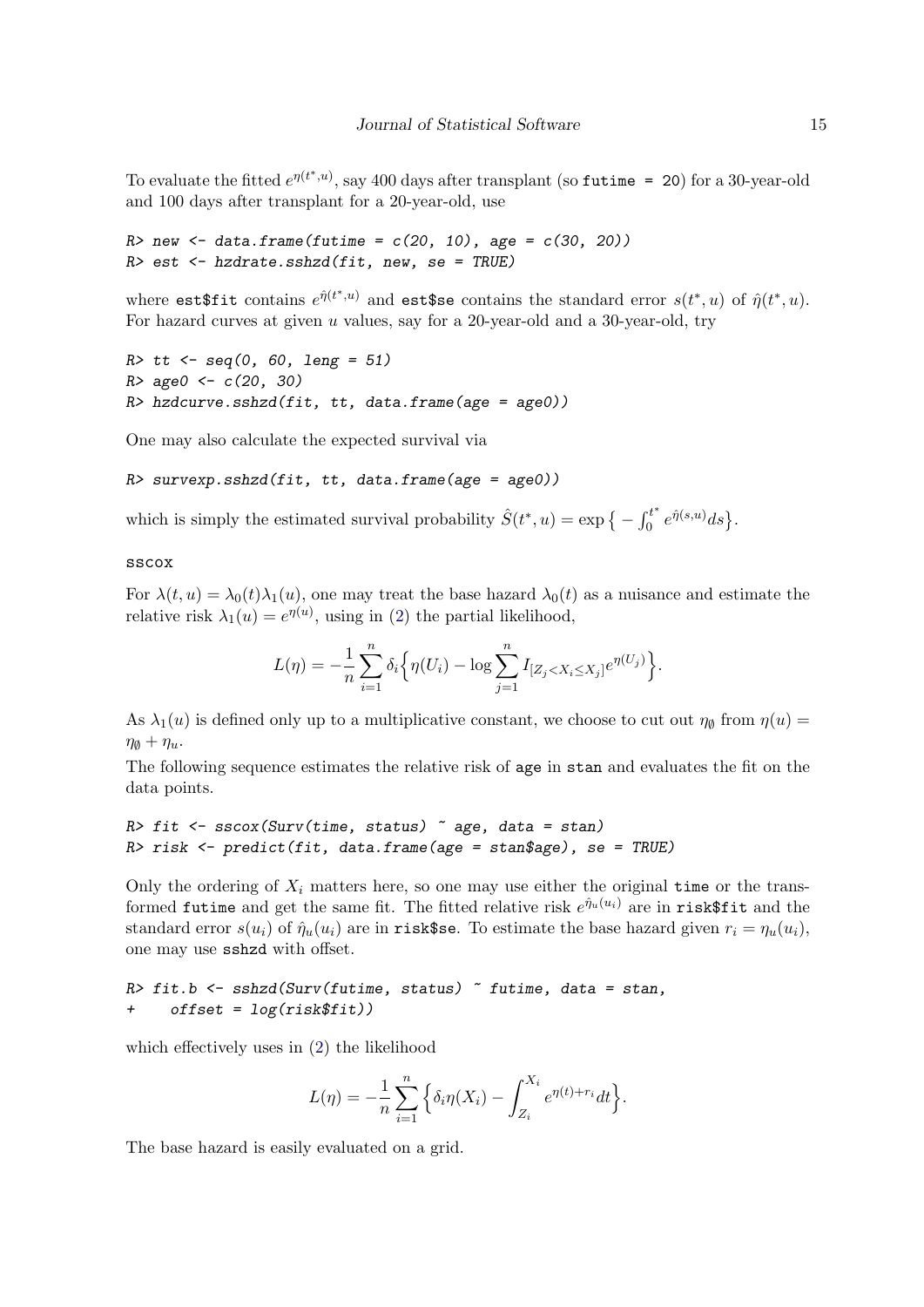```
R> hzd.b <- hzdcurve.sshzd(fit.b, tt, se = TRUE)
```
Note that the relative risk and the base hazard in a proportional hazard model can be estimated jointly using sshzd through penalized full likelihood.

```
R> fit0 <- sshzd(Surv(futime, status) \tilde{ } futime + age, data = stan)
R> risk0 <- hzdrate.sshzd(fit0, data.frame(age = stan$age), se = TRUE,
     inc = "age")R> hzd.b0 <- hzdrate.sshzd(fit0, data.frame(futime = tt), se = TRUE,
     inc = c("1", "futime")
```
#### sshzd1

With continuous covariates  $U_i$ , integrals of the form  $\int_{Z_i}^{X_i} h(t, U_i) e^{\eta(t, U_i)} dt$  are performed repeatedly in sshzd, putting it under similar numerical burdens as sscden. As an alternative, one may use

$$
L(\eta) = \frac{1}{n} \sum_{i=1}^{n} \left\{ \delta_i e^{-\eta(X_i, U_i)} \rho(X_i, U_i) + \int_{Z_i}^{X_i} \eta(t, U_i) \rho(t, U_i) dt \right\}
$$

in [\(2\)](#page-1-2); integrals  $\int_{Z_i}^{X_i} \eta(t, U_i) \rho(t, U_i) dt$  are linear combinations of integrals of basis functions, which only need to be computed once for all. The hazard estimate is still  $e^{\eta(t,u)}$ , not too sensitive to the choice of  $\rho(t, u)$ , which essentially serves as weights in estimation.

The approach is implemented in **sshzd1**, with the same syntax and utility functions as **sshzd**. The default rho = list("marginal") uses as  $\rho(t, u)$  a covariate-free hazard estimate from sshzd, and rho = list("weibull") fits a Weibull regression using gssanova and uses as  $\rho(t, u)$  the resulting hazard estimate  $\lambda(t, u) = \nu t^{\nu-1} e^{-\nu \eta(u)}$ .

## 4. Model configurations

<span id="page-15-0"></span>Model terms are specified by the model formula as in lm, and schematically, the configurations of the terms are through the construction of the "inverse" of  $J(\eta) = \sum_{\beta} \theta_{\beta}^{-1}$  $\beta^{-1}J_{\beta}(\eta_{\beta}),\,R_{J}(x,y)=$  $\sum_{\beta} \theta_{\beta} R_{\beta}(x, y)$ . For  $\eta_{\beta}$  a main effect, say  $\eta_1(x_{\langle 1 \rangle}), R_{\beta}(x, y) = R_{\langle 1 \rangle}(x_{\langle 1 \rangle}, y_{\langle 1 \rangle})$  is simply a kernel on  $\mathcal{X}_1$ , and for  $\eta_\beta$  an interaction, say  $\eta_{12}(x_{\langle 1\rangle}, x_{\langle 2\rangle}), R_\beta(x, y) = R_{\langle 1\rangle}(x_{\langle 1\rangle}, y_{\langle 1\rangle})R_{\langle 2\rangle}(x_{\langle 2\rangle}, y_{\langle 2\rangle})$  is the product of kernels on  $\mathcal{X}_1$  and  $\mathcal{X}_2$ . Besides the model formula, model configurations are through the specifications of the marginal kernels.

#### 4.1. Numerical vectors

For x a numerical vector  $x_{\langle \gamma \rangle} \in \mathcal{X}_{\gamma} = [a, b]$ , the default marginal kernel is the "inverse" of  $\int_a^b (f''(x))^2 dx$ , and terms  $\eta_\beta$  involving  $x_{\langle \gamma \rangle}$  satisfy side conditions  $\int_a^b \eta_\beta(x) dx_{\langle \gamma \rangle} = 0$ . The domain may be set internally by extending the data range 5% on each end, or may be specified explicitly via

```
type = list(x = list("cubic", c(a, b)))
```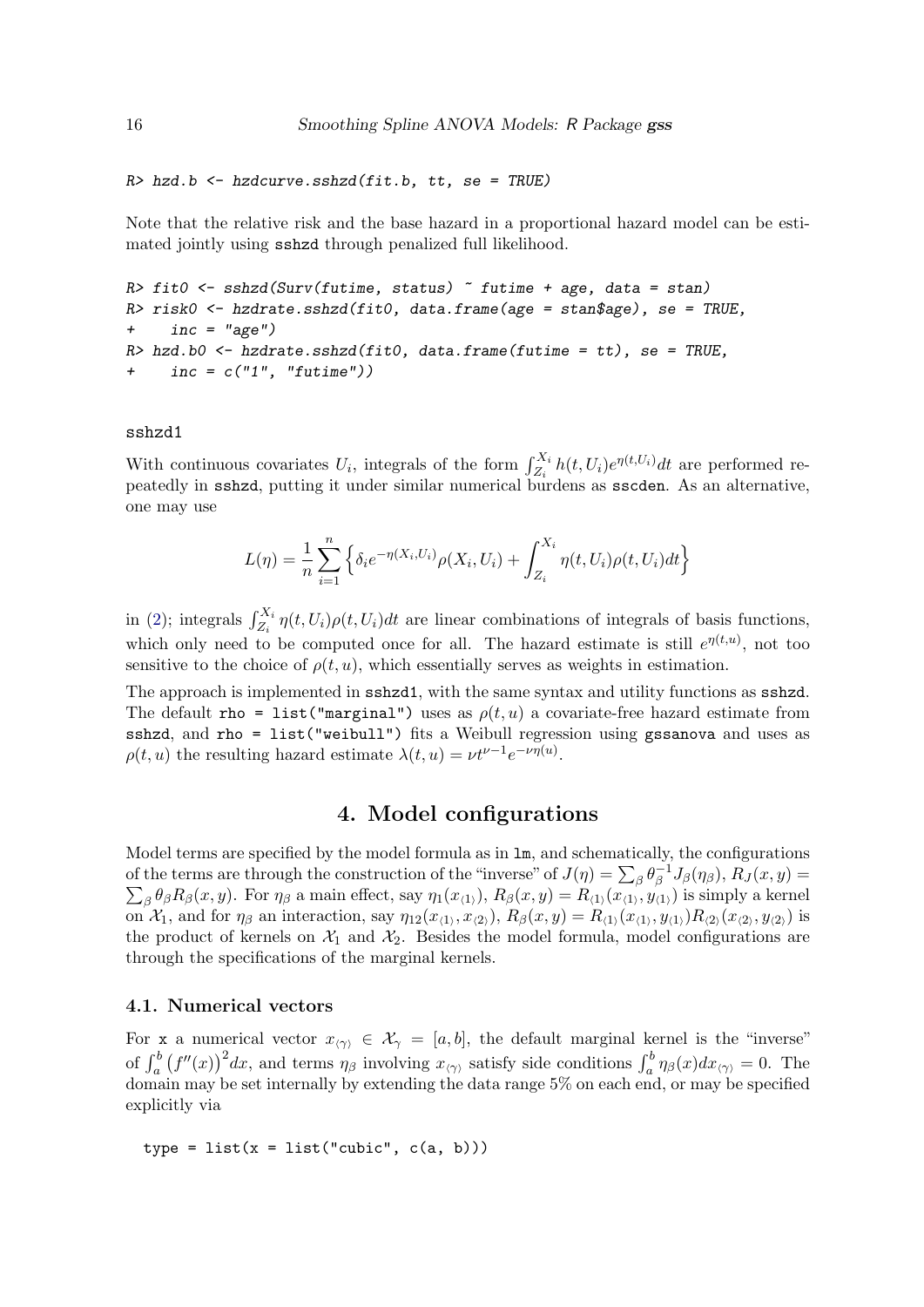In density estimation suites, specifications via domain or ydomain also get used in kernel generation.

A useful alternative to the default kernel is a periodic cubic spline kernel, the "inverse" of  $\int_a^b (f''(x))^2 dx$  for  $f(x)$  periodic on [a, b]. Such a kernel is specified via

```
type = list(x = list("per", c(a, b)))
```
and terms involving such a  $x_{\langle \gamma \rangle}$  are periodic in  $x_{\langle \gamma \rangle}$ .

#### 4.2. Numerical matrices

The marginal domains  $\mathcal{X}_{\gamma}$  are generic, which can be mathematically multi-dimensional. Two such cases are the Euclidean space  $(-\infty, \infty)^d$  and the unit sphere S. With a matrix x in the model formula, one may entertain multi-dimensional marginals, usually geographic/spatial, in tensor product splines.

The default kernel for a numerical matrix x is a thin-plate spline kernel of order  $m = 2$ , which, for  $x_{\langle \gamma \rangle} = z = (z_{\langle 1 \rangle}, z_{\langle 2 \rangle}) \in (-\infty, \infty)^2$ , is the "inverse" of

$$
\int \int \Big(\frac{\partial^2 f}{\partial z_{\langle 1\rangle}^2} + 2 \frac{\partial^2 f}{\partial z_{\langle 1\rangle}\partial z_{\langle 2\rangle}} + \frac{\partial^2 f}{\partial z_{\langle 2\rangle}^2}\Big)^2 dz_{\langle 1\rangle} dz_{\langle 2\rangle}.
$$

One needs  $2m > d$ , and to specify an order  $m \neq 2$ , use

 $type = list(x = list("tp", m))$ 

Unless more detailed customization is done via type, terms  $\eta_\beta$  involving such an  $x_{\langle \gamma \rangle}$  add up to zero on the data points along  $x_{\langle \gamma \rangle}, \sum_i \eta_\beta(\ldots, x_{i\langle \gamma \rangle}, \ldots) = 0$ . Thin-plate splines are invariant to arbitrary shifting and rotation of the coordinate system on the domain.

For x with two columns, one may alternatively treat it as  $x_{\langle \gamma \rangle} \in S$  and specify a spherical spline via

type =  $list(x = list("sphere", m))$ 

where  $m = 2, 3, 4$  with 2 the default order; technical details are to be found in [Wahba](#page-23-15) [\(1981\)](#page-23-15). The first column in x should be the latitude in the range [−90, 90] and the second column the longitude in the range [−180, 180]. Spherical splines are invariant to rotations of the coordinates on S, and terms  $\eta_\beta$  involving such an  $x_{\langle \gamma \rangle}$  satisfy  $\int_S \eta_\beta(x) dx_{\langle \gamma \rangle} = 0$ .

To preserve a matrix element in a data frame, one may use the as-is function  $I(\ldots)$ , as shown below.

R> test <- data.frame(x = 1:5, y =  $I$ (cbind(1:5, 5:9)))  $R$ > test[, 2] R> test\$y

## 4.3. Factors

On a discrete  $\mathcal{X}_{\gamma}$ , a function  $f(x)$  is a vector and a reproducing kernel  $R(x, y)$  is a square matrix, and a quadratic "roughness" functional can be written as a quadratic form  $J(f)$  =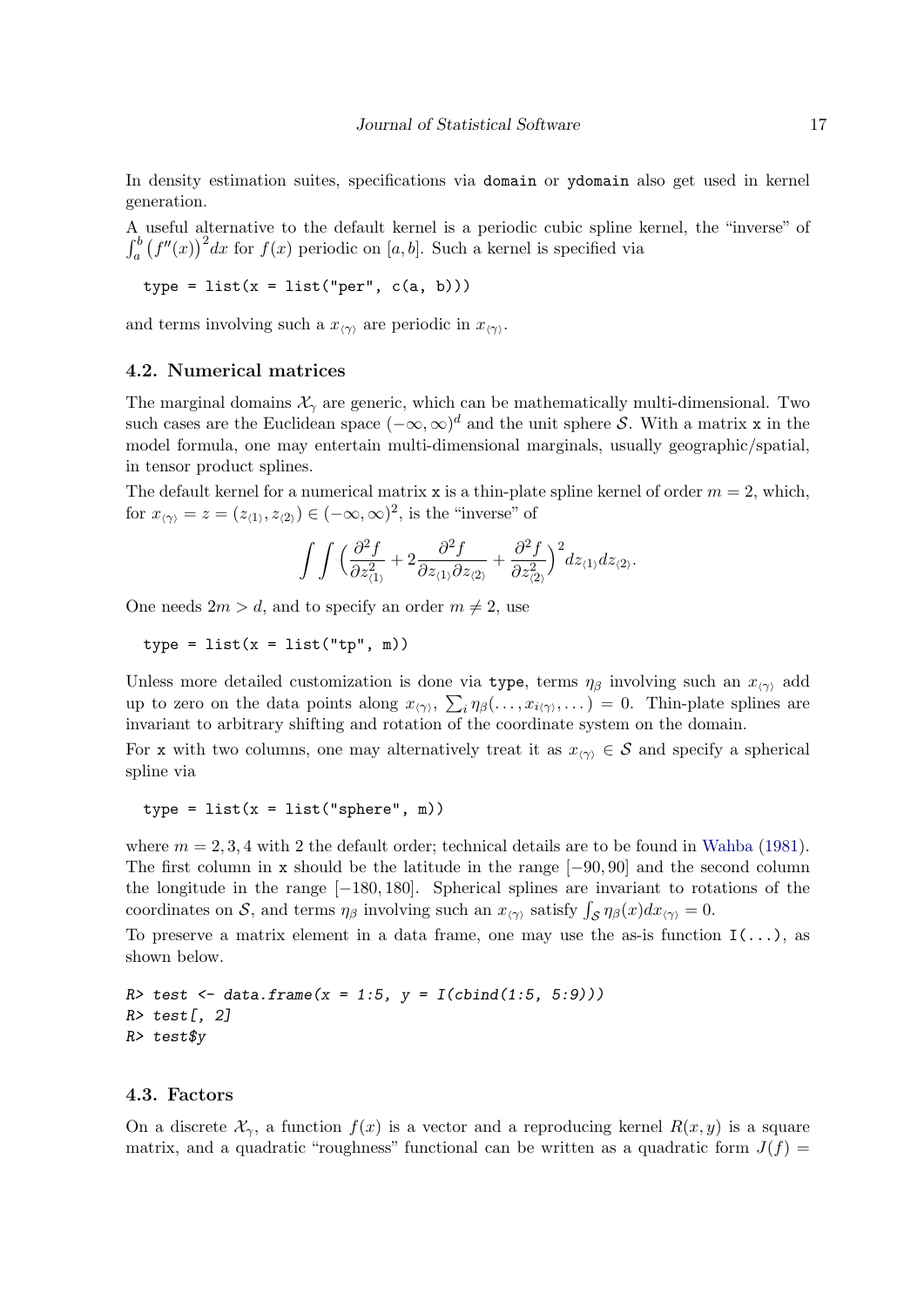$f<sup>T</sup> Jf$  for J a nonnegative-definite matrix. In the column space of J with the square norm  $f^{\top} J f$ , the reproducing kernel is  $J^+$ , the Moore-Penrose inverse of J.

Discrete variables enter the model formula as factors. For x nominal, the kernel is the one associated with  $J(f) = \sum_x (f(x) - \bar{f})^2$ , where  $\bar{f} = \sum_x f(x) / \sum_x 1$ . For x ordinal on  $\{1, \ldots, K\}$ , the kernel is associated with  $J(f) = \sum_{x=2}^{K} (f(x) - f(x-1))^2$ . For x binary, there is no distinction.

## 5. Optional arguments

<span id="page-17-0"></span>We now discuss a couple of optional arguments that help to broaden the scope of application.

#### 5.1. Parametric terms

In some applications, semiparametric models of the form  $\zeta(x, \mathbf{z}) = \eta(x) + \mathbf{z}^\top \boldsymbol{\beta}$  are desirable, where  $\eta$  is "nonparametric" and  $\mathbf{z}^{\top}\boldsymbol{\beta}$  comprises parametric terms. Replacing  $\eta$  by  $\zeta$  in the likelihood  $L(\eta)$  in [\(2\)](#page-1-2), and minimizing the resulting functional with respect to  $\eta$  and  $\beta$ , one obtains the so-called partial splines.

Partial spline models can be fitted in the regression and hazard estimation suites; due to normalization, such models make little sense for density estimation. To enter parametric terms  $z_1\beta_1 + z_2\beta_2 + z_1z_2\beta_{12}$ , say, use

$$
partial = z1 * z2
$$

which acts just like a formula in  $\text{Im}$ . Variables in **partial** are expected to be numerical vectors, and the partial terms are centralized internally; centralization serves the same purpose as the averaging operators for the ANOVA terms. Like the ANOVA terms, the partial terms may also be selectively included/excluded in predict or hzdrate.sshzd. To maintain model identifiability, one should avoid "overlaps" among the variables in  $x$  and  $z$ .

#### 5.2. Random effects

Mixed-effect models are widely used for the modeling of correlated data, such as those arising in longitudinal studies. Consider a mixed-effect model  $\zeta(x, z) = \eta(x) + z^{\top}b$ , where  $b \sim$  $\mathcal{N}(\mathbf{0}, B)$ . One may estimate  $\eta$  and **b** jointly via the minimization of

$$
L(\zeta) + \lambda J(\eta) + \mathbf{b}^\top \Sigma \mathbf{b},
$$

where  $\Sigma \propto B^{-1}$ . Mixed-effect models for the log hazard are known as frailty models.

The random effects  $z^{\top}b$  in a mixed-effect model appear identical to the parametric terms  $\mathbf{z}^\top \boldsymbol{\beta}$  in a partial spline model, except that they need to be penalized via  $\mathbf{b}^\top \Sigma \mathbf{b}$ . The matrix  $\Sigma$  is typically structured containing correlation parameters γ, which are to be selected along with the smoothing parameters.

The term  $\mathbf{z}^\top \boldsymbol{\beta}$  in partial spline models are often more important than  $\eta(x)$ , but the random effects  $\mathbf{z}^{\top} \mathbf{b}$  are a nuisance and are usually set to zero when the fits are evaluated. These terms may coexist, but one would need different symbols to distinguish the two z's.

Random effects are specified via  $Z = (\mathbf{z}_1, \ldots, \mathbf{z}_n)^\top$  and  $\Sigma$ . One may use an optional argument random in the regression and hazard estimation suites, as a formula or a list. With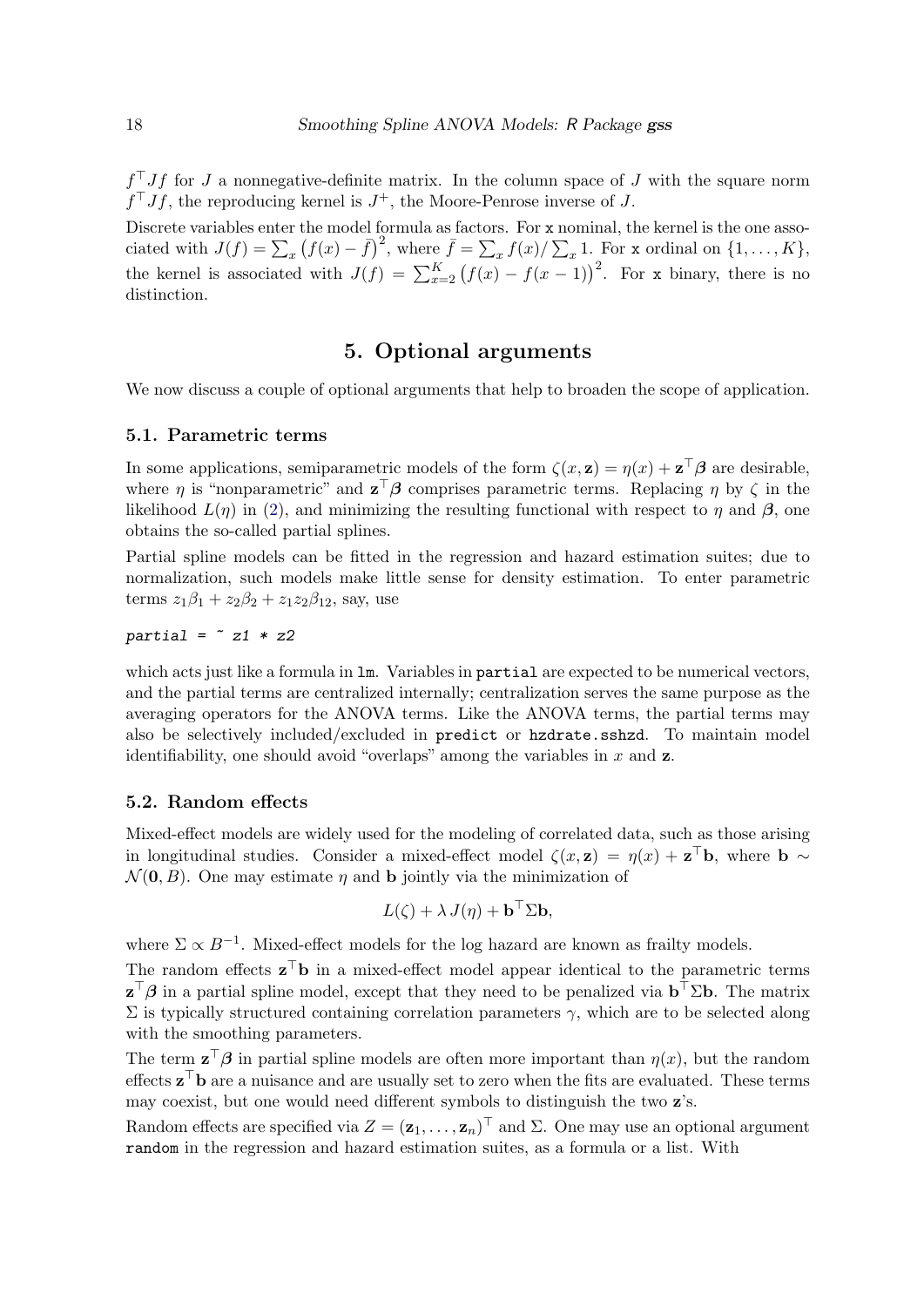random =  $\degree$  1 | id

where id is a factor with p levels,  $Z = diag(1, \ldots, 1)$  when data at the same id levels are grouped together, with the 1's possibly of different lengths, and  $\Sigma = \gamma I_p$  with a single  $\gamma$ ; this typically characterizes correlations in longitudinal data. With

random =  $\tilde{ }$  gid | id

where gid is either the same as id or a coarser grouping with levels collapsed from those of id, Z is the same as above, but  $\Sigma$  is now block-diagonal with blocks of the form  $\gamma_k I_{p_k}$ , for  $\sum_{k} p_k = p$ ; this can be used to characterize correlations in clustered data. More generally, one may use a list

random =  $list(z = z, sigma = list(fun, env), init = init)$ 

where z contains Z, sigma specifies  $\Sigma$  to be evaluated via

```
sigma$fun(gamma, sigma$env)
```
and initial values for  $\gamma$ , presumably on scales free of constraint.

For Gaussian regression with longitudinal data, ssanova9 with cov = list("long", id) should be used when  $p \le n$ , and ssanova with random =  $\degree$  1 | id should be used when  $p = O(\sqrt{n}).$ 

Random effects find little use in density estimation due to normalization, but  $z^{\top}b$  for a univariate  $\zeta$  can be propagated into multivariate versions for use in ssllrm [\(Gu and Ma](#page-23-16) [2011\)](#page-23-16), which accepts random.

## 6. Numerical engines

<span id="page-18-0"></span>Apart from ssanova0, gssanova1, and gssanova0, the estimation is done in two nested loops, with the outer loop minimizing a cross-validation score  $V(\lambda)$  with respect to smoothing parameters plus possible correlation parameters, and with the inner loop minimizing [\(2\)](#page-1-2) with fixed tuning parameters. The inner loop follows Newton iteration with safeguards such as step-halving, and the outer loop uses the quasi-Newton iteration of [Dennis and Schnabel](#page-22-4) [\(1996\)](#page-22-4) as implemented in the R function nlm; the inner loop is absent in ssanova where the estimate is analytical.

It can be shown that for  $\eta \in \mathcal{H}^*$  as in [\(4\)](#page-3-0),  $J(\eta) = \mathbf{c}^\top R_J(\mathbf{z}, \mathbf{z}^\top) \mathbf{c} = \mathbf{c}^\top \big( \sum_{\beta} \theta_{\beta} Q_{\beta} \big) \mathbf{c}$ , where  $Q_{\beta} = R_{\beta}(\mathbf{z}, \mathbf{z}^{\top})$  and  $c_j$  are coefficients of the basis functions  $R_J(z_j, \cdot)$ . Fixing the  $\theta$ 's in  $J(\eta)=\sum_{\beta}\theta_{\beta}^{-1}$  $\int_{\beta}^{-1} J_{\beta}(\eta_{\beta})$ , the outer loop with a single  $\lambda$  is a simple task, and the starting values for the  $\theta$  iteration via quasi-Newton are obtained through two passes of fixed- $\theta$  outer loop:

- <span id="page-18-1"></span>1. Set  $\check{\theta}_{\beta}^{-1} \propto \text{tr}(Q_{\beta})$ , then minimize  $V(\lambda)$  with respect to  $\lambda$  to obtain  $\check{\eta}$ .
- <span id="page-18-2"></span>2. Set  $\tilde{\theta}_{\beta} \propto J_{\beta}(\tilde{\eta}_{\beta})$ , then minimize  $V(\lambda)$  with respect to  $\lambda$  to obtain  $\tilde{\eta}$ .

Step [1](#page-18-1) is invariant to arbitrary scalings of  $J_\beta(\eta_\beta)$ , allowing equal opportunity for all. Step [2](#page-18-2) grants more allowances to terms that showed strengths in Step [1.](#page-18-1) The ensuing  $\theta$  iteration fixes  $\lambda$  and starts from  $\tilde{\theta}_{\beta}$ .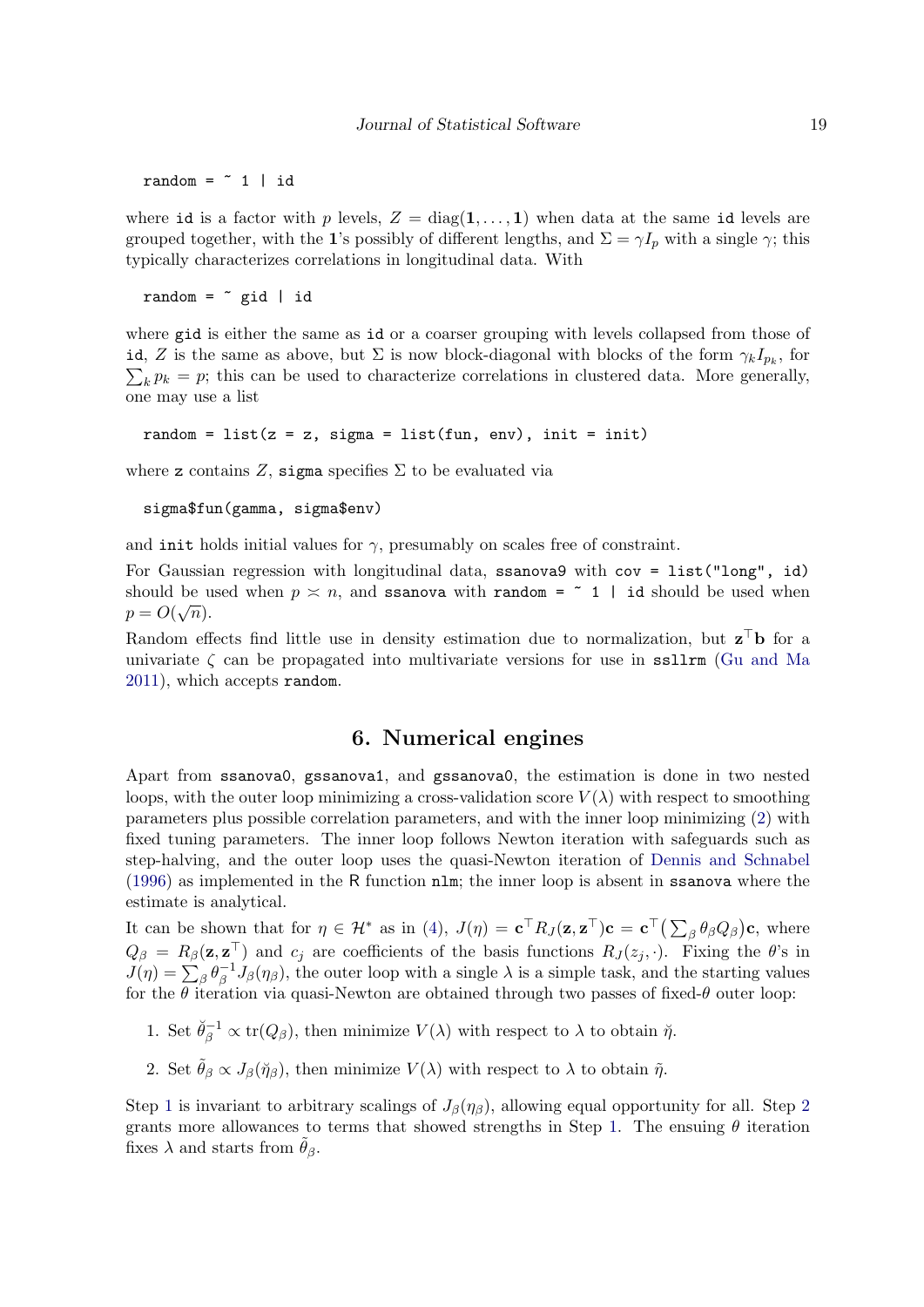The starting values  $\tilde{\theta}_{\beta}$  proved to be highly effective, often leaving only the "last 20%" performance for the  $\theta$  iteration to pick up. When the number of  $\theta_{\beta}$ 's are large, quasi-Newton iteration with numerical derivatives is slow to converge, and one may simply take  $\tilde{\eta}$  and forgo the  $\theta$  iteration. This can be done by setting skip = TRUE in the fitting functions.

If correlation parameters are involved in the process, as is the case when random is specified or when ssanova9 is called upon, the computational savings via skip = TRUE would be less dramatic.

## 7. Examples

<span id="page-19-0"></span>Three examples follow, one involving longitudinal data, another concerning density estimation on a truncated domain, and a third having a two-dimensional marginal domain.

#### 7.1. Treatment of bacteriuria

A group of 72 patients with acute spinal cord injury and bacteriuria (bacteria in urine) were randomly assigned to two treatment groups, 36 each. A weekly binary indicator of bacteriuria was recorded for every patient over 4 to 16 weeks. The data are listed in [Joe](#page-23-17) [\(1997,](#page-23-17) Section 11.4). Removing the week-1 data, in which the disease indicator is positive for all, one has  $n = 820$ . The data are included in **gss** as a data frame.

```
R> data("bacteriuria", package = "gss")
R> bact <- bacteriuria
```
There are 30 distinctive  $x_i$ 's (15 time points by 2 trt levels), and id 3 and 38 had complete follow-up under the two  $\text{tr }$  levels, so the selection of  $\{z_j\}$  can be done deterministically.

```
R> id.z <- (1:820)[bact$id %in% c(3, 38)]
```
An initial logistic regression model is fitted by

```
R> fit0 <- gssanova(infect * tr * time, "binomial", data = bact,
    random = " 1 | id, id. basis = id.z)
```
with the logit in  $\zeta(x, s) = \eta(x) + b_s$ , where s is id levels and  $b_s$  are subject random effects. The interaction is negligible, so an additive model is fitted.

```
R> project(fit0, c("trt", "time"))
R> fit1 \leq gssanova(infect \leq trt + time, "binomial", data = bact,
     random = " 1 | id, id. basis = id.z)
```
id 1–36 were under trt 1 and id 37–72 were under trt 2, and a quick check on the subject random effects reveals disparity between the two trt levels.

 $R > var(fit1$b[1:36])$ 

[1] 0.05118155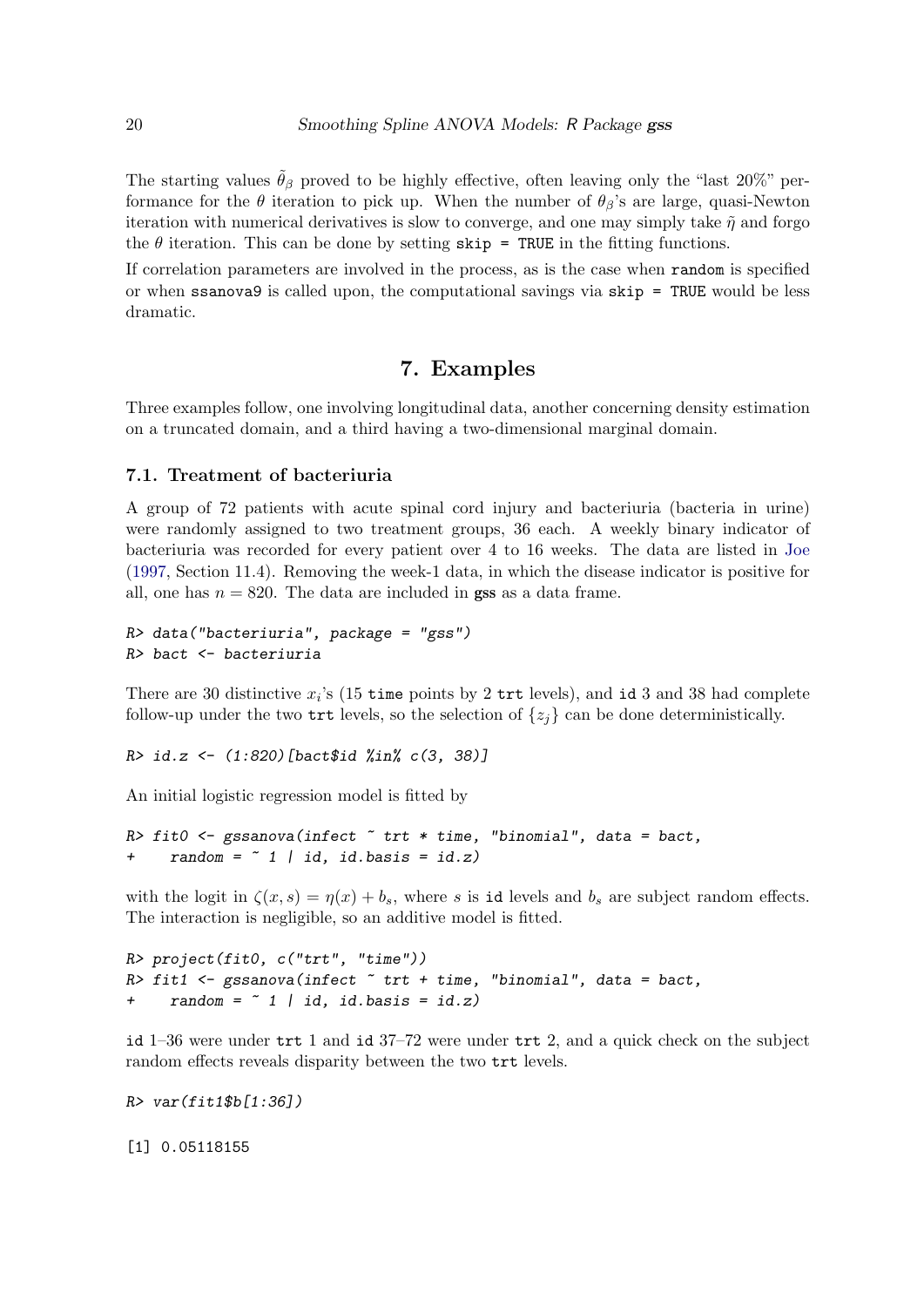```
R> var(fit1$b[37:72])
```
[1] 0.2275906

trt 1 seems to allow less "individualism," so it appears appropriate to attach separate  $\gamma$ 's.

```
R> fit2 <- gssanova(infect \tilde{ } trt + time, "binomial", data = bact,
+ random = \tilde{r} trt | id, id.basis = id.z)
R> var(fit2$b[1:36])
```
[1] 1.582536e-15

The subject effects are effectively absent under trt 1. The estimated infection probability as a function of time, under trt 1, say, can be evaluated and plotted.

```
R new \leq data.frame(trt = factor(rep(1, 15)), time = 2:16)
R> est1 <- predict(fit2, new, se = TRUE)
R> plot(2:16, plogis(est1$fit), type = "l", ylim = c(0, 1))
R > lines(2:16, plogis(est1$fit - 1.96 * est1$se), col = 5)
R > 1ines(2:16, plogis(est1$fit + 1.96 * est1$se), col = 5)
```
### 7.2. AIDS incubation

To study AIDS incubation, a valuable source of information is in the records of patients who were infected with HIV through blood transfusion, of which the date can be ascertained ret-rospectively. A data set is listed in [Wang](#page-24-1)  $(1989)$ , which includes the time X from transfusion to the diagnosis of AIDS, the time  $Y$  from transfusion to the end of study, and the age of the individual at transfusion; it is clear that  $X \leq Y$ . The data are included in gss as a data frame, and we use the subset with age at 60 or above.

```
R> data("aids", package = "gss")
R> aids1 <- aids[aids$age >= 60, ]
```
Conditioning on the truncation mechanism, the density is  $f(x,y) = e^{\eta(x,y)}/\int_{\mathcal{T}} e^{\eta(x,y)} dx dy$ , where  $\mathcal{T} = \{x < y\}$ . The domain  $\mathcal T$  enters estimation through  $\int_{\mathcal T} e^{\eta(x,y)} dx dy$ , effectively specified via the quadrature. Lacking better alternatives, we use a regular grid on  $[0, 100]^2$ , cutting out points on  $\{x > y\}$ , and halving weights along  $\{x = y\}$ .

```
R > qd.pt <- expand.grid(incu = 2 * (1:50) - 1, infe = 2 * (1:50) - 1)
R> qd.pt <- qd.pt[qd.pt$incu <= qd.pt$infe, ]
R > qd.wt \leq rep(1, nrow(qd.pt))R > qd.wt [qd.pt$incu == qd.pt$infel <- 0.5R > qd.wt \leq qd.wt \neq sum(qd.wt) \cdot 5e3R> quad <- list(pt = qd.pt, wt = qd.wt)
```
To fit a log density of the form  $\eta = \eta_x + \eta_y + \eta_{x,y}$ , use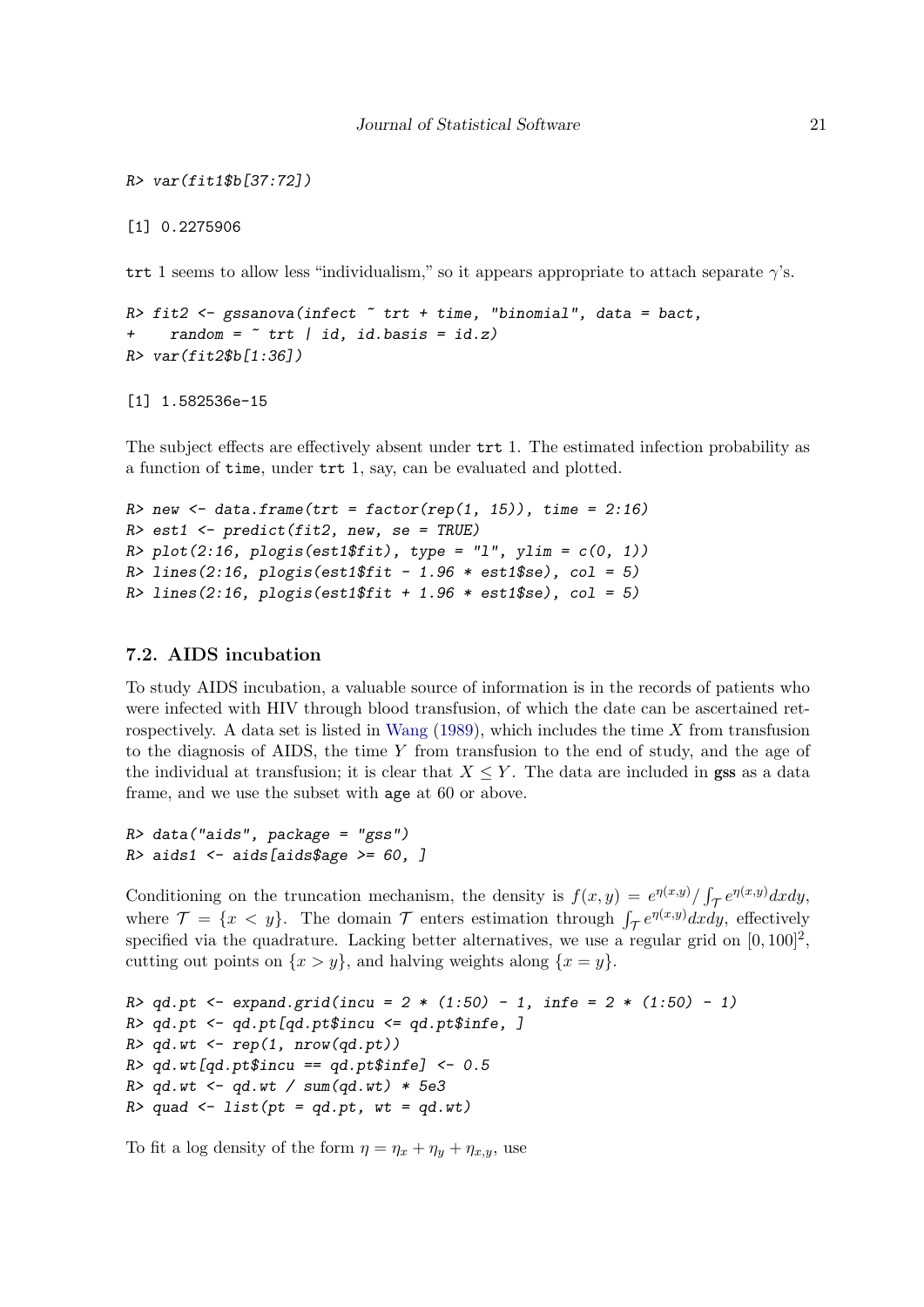R> domain  $\leq$  data.frame(incu = c(0, 100), infe = c(0, 100)) R> fit0 <- ssden( $\tilde{ }$  incu  $*$  infe, data = aids1, domain = domain, quad = quad)

where quad overrides the internal generation of quadrature for a rectangular domain. Checking

```
R> project(fit0, c("incu", "infe"))
```
pre-truncation independence appears plausible, so an additive model can be fitted.

```
R> fit1 <- ssden(\tilde{ } incu + infe, data = aids1, domain = domain, quad = quad)
```
Note that an additive model should never be fitted to a log density on a rectangular domain; independent marginal densities are best estimated separately in univariate settings. The fitted incubation density  $f(x)$  and infection density  $f(y)$  are easily evaluated on a grid.

```
R > xx \leftarrow 2 * (1:50) - 1R> cdssden(fit1, xx, cond = data.frame(infe = 50))$pdf
R> cdssden(fit1, xx, cond = data.frame(incu = 50))$pdf
```
#### 7.3. Water acidity in lakes

From the Eastern Lake Survey of 1984 conducted by EPA, [Douglas and Delampady](#page-22-5) [\(1990\)](#page-22-5) derived a data set containing geographic locations, water acidity levels, and main ion concentrations in 1798 lakes. A subset of the data concerning 112 lakes in the Blue Ridge is included in gss as a data frame.

```
R> data("LakeAcidity", package = "gss")
R> acid <- LakeAcidity
```
A model of the form  $\eta = \eta_{\emptyset} + \eta_c + \eta_g + \eta_{c,g}$  is fitted

```
R> fit0 <- ssanova(ph \degree log(cal) * geog, data = acid)
```
where  $geog$ , a matrix with two columns, contains the  $x-y$  coordinates of the lakes with respect to a local origin, converted from longitude-latitude. The term  $\eta_{c,q}$  appears negligible, so an additive model is fitted.

```
R> project(fit0, c("log(cal)", "geog"))
R> fit1 <- ssanova(ph \tilde{ } log(cal) + geog, data = acid)
```
The geog main effect can be evaluated on a grid

```
R > xx0 \leftarrow seq(-0.04, 0.04, len = 31)R > xx \leftarrow \text{cbind}(\text{rep}(xx0, 31), \text{rep}(xx0, \text{rep}(31, 31)))R> est.g \leftarrow predict(fit1, data.frame(geog = I(xx)), se = TRUE, inc = "geog")
```
and in turn be plotted as contours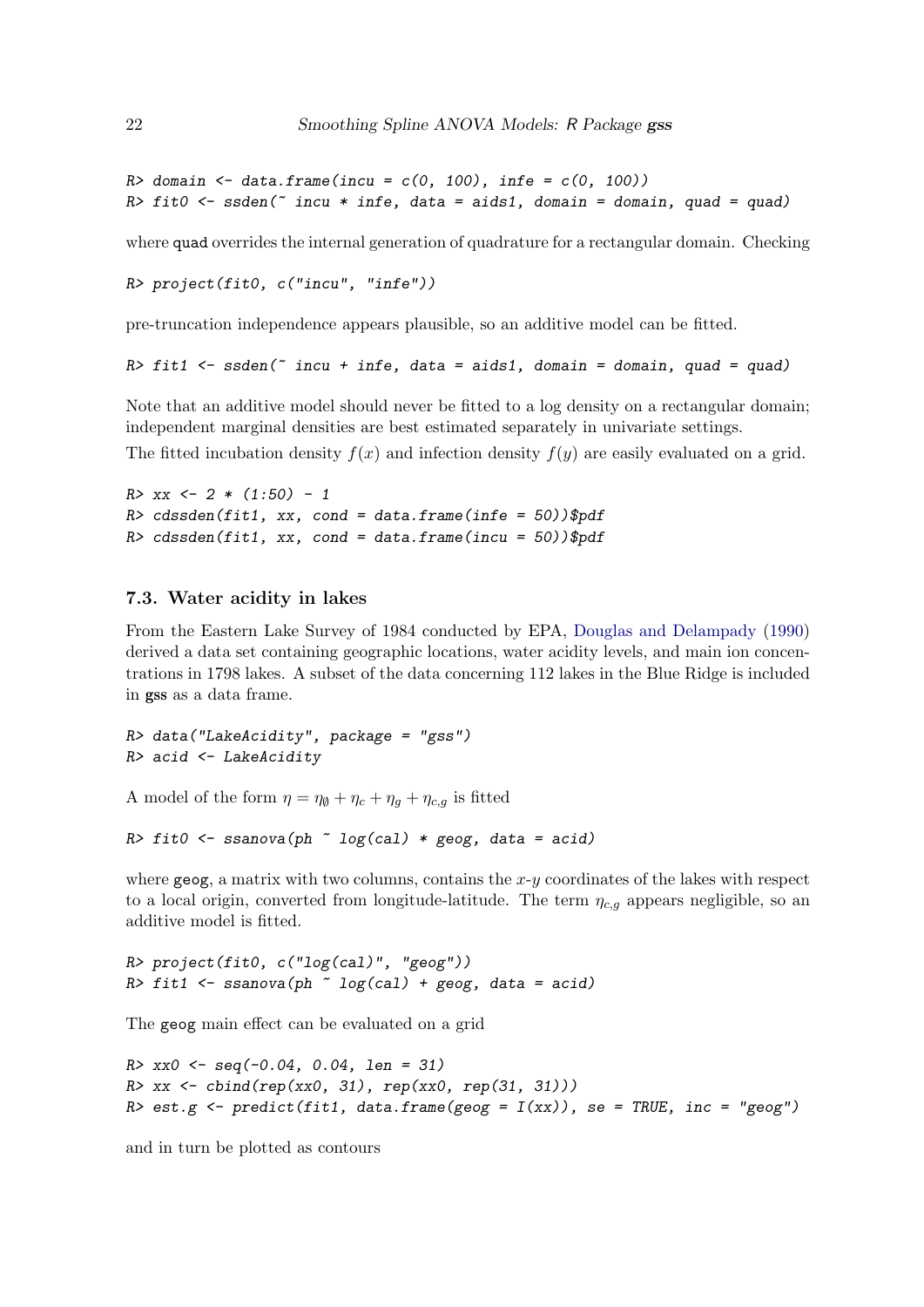```
R > f f \leftarrow matrix(est. g$fit, 31, 31)R> filled.contour(xx0, xx0, ff, asp = 1, plot.axes = points(acid$geog))
R> se \leftarrow matrix(est.g$se, 31, 31)
R> filled.contour(xx0, xx0, se, asp = 1, plot.axes = points(acid$geog)})
```
## 8. Miscellaneous

<span id="page-22-1"></span>Optional arguments affiliated with model formulas, such as subset and weights, are accepted by the fitting functions in gss, where weights specifies multiplicity counts for duplicated data, except in Gaussian regression where it calls for weighted least squares. The regression suites also accept offset.

The cosine diagnostics of [Gu](#page-23-18) [\(1992b\)](#page-23-18) can be obtained for fitted regression models by using the method summary, with a flag diag = TRUE.

For density estimation using data that are subject to sampling bias, one may use ssden with an optional argument bias. Further details can be found in [Gu](#page-23-1) [\(2013,](#page-23-1) Sections 7.6.4–7.6.5).

In case one needs to use marginal kernels that are not "canned" in **gss**, "custom" types can be defined for variables and be entered via type =  $list(x = list("custom", ...)$ . Further details can be found in [Gu](#page-23-1) [\(2013,](#page-23-1) Section A.1.3).

## 9. Summary

<span id="page-22-2"></span>The gss package offers nonparametric modeling tools in many of the standard data analysis settings. It also defines some non-standard settings, such as regression with cross-classified responses.

Functional ANOVA decompositions are built-in on multivariate domains, with continuous, discrete, and even multi-dimensional marginals. Semiparametric models and mixed-effect models can also be entertained. Smoothing parameters are selected by cross-validation, and the "testing" of model terms can be done using Kullback-Leibler projection.

## References

- <span id="page-22-3"></span>Craven P, Wahba G (1979). "Smoothing Noisy Data with Spline Functions: Estimating the Correct Degree of Smoothing by the Method of Generalized Cross-Validation." Numerische Mathematik, 31(4), 377–403.
- <span id="page-22-4"></span>Dennis JE, Schnabel RB (1996). Numerical Methods for Unconstrained Optimization and Nonlinear Equations. SIAM, Philadelphia. Corrected reprint of the 1983 original.
- <span id="page-22-5"></span>Douglas A, Delampady M (1990). "Eastern Lake Survey – Phase I: Documentation for the Data Base and the Derived Data Sets." Technical Report 160 (SIMS), Department of Statistics, University of British Columbia, Vancouver, BC.
- <span id="page-22-0"></span>Gu C (1989). "RKPACK and Its Applications: Fitting Smoothing Spline Models." In ASA Proceedings of the Statistical Computing Section, pp. 42–51.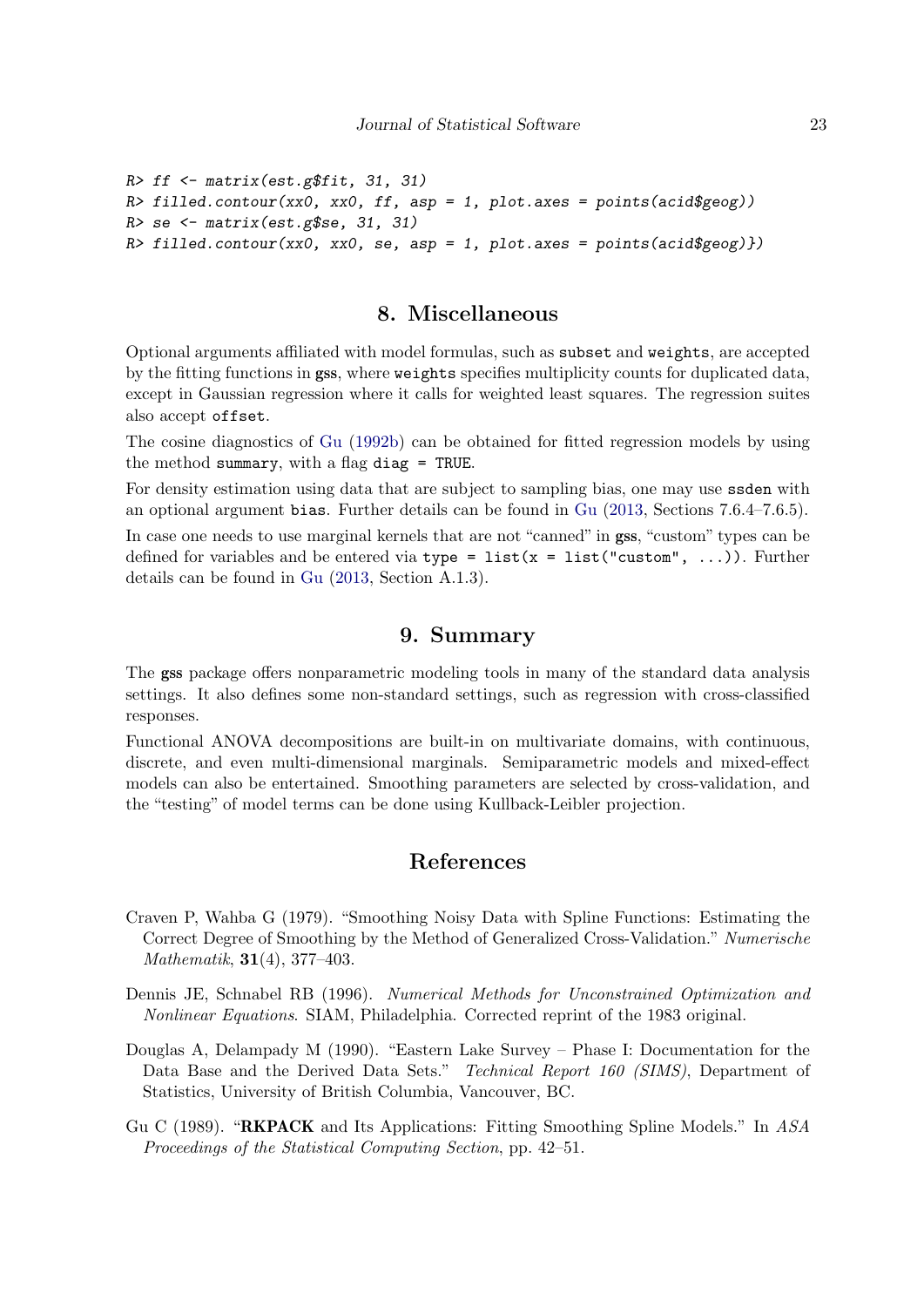- <span id="page-23-9"></span>Gu C (1992a). "Cross-Validating Non-Gaussian Data." Journal of Computational and Graph*ical Statistics*,  $1(2)$ ,  $169-179$ .
- <span id="page-23-18"></span>Gu C (1992b). "Diagnostics for Nonparametric Regression Models with Additive Term." Journal of the American Statistical Association, 87(420), 1051–1058.
- <span id="page-23-12"></span>Gu C (2002). Smoothing Spline ANOVA Models. Springer-Verlag, New York.
- <span id="page-23-7"></span>Gu C (2004). "Model Diagnostics for Smoothing Spline ANOVA Models." Canadian Journal of Statistics, 32(4), 347–358.
- <span id="page-23-1"></span>Gu C (2013). Smoothing Spline ANOVA Models. 2nd edition. Springer-Verlag, New York.
- <span id="page-23-16"></span>Gu C, Ma P (2011). "Nonparametric Regression with Cross-Classified Responses." Canadian Journal of Statistics,  $39(4)$ , 591–609.
- <span id="page-23-6"></span>Gu C, Wahba G (1993). "Smoothing Spline ANOVA with Component-Wise Bayesian "Confidence Intervals"." Journal of Computational and Graphical Statistics, 2(1), 97–117.
- <span id="page-23-4"></span>Gu C, Wang J (2003). "Penalized Likelihood Density Estimation: Direct Cross-Validation and Scalable Approximation." Statistica Sinica, 13(3), 811–826.
- <span id="page-23-13"></span>Han C, Gu C (2008). "Optimal Smoothing with Correlated Data." Sankhya A,  $70(1)$ , 38–72.
- <span id="page-23-3"></span>Hastie TJ, Tibshirani RJ (1990). Generalized Additive Models. Chapman & Hall, London.
- <span id="page-23-14"></span>Jeon Y, Lin Y (2006). "An Effective Method for High Dimensional Log-Density ANOVA Estimation, with Application to Nonparametric Graphical Model Building." Statistica Sinica, 16(2), 353–374.
- <span id="page-23-17"></span>Joe H (1997). Multivariate Models and Dependence Concepts. Chapman & Hall, London.
- <span id="page-23-8"></span>Kim YJ, Gu C (2004). "Smoothing Spline Gaussian Regression: More Scalable Computation via Efficient Approximation." Journal of the Royal Statistical Society B, 66(2), 337–356.
- <span id="page-23-2"></span>Kimeldorf G, Wahba G (1971). "Some Results on Tchebycheffian Spline Functions." Journal of Mathematical Analysis and Applications, 33(1), 82–85.
- <span id="page-23-0"></span>R Core Team (2014). R: A Language and Environment for Statistical Computing. R Foundation for Statistical Computing, Vienna, Austria. URL <http://www.R-project.org/>.
- <span id="page-23-11"></span>Therneau TM (2014). A Package for Survival Analysis in S. R package version 2.37-7, URL <http://CRAN.R-project.org/package=survival>.
- <span id="page-23-10"></span>Therneau TM, Grambsch PM (2000). Modeling Survival Data: Extending the Cox Model. Springer-Verlag, New York.
- <span id="page-23-15"></span>Wahba G (1981). "Spline Interpolation and Smoothing on the Sphere." SIAM Journal on Scientific and Statistical Computing, 2(1), 5–16.
- <span id="page-23-5"></span>Wahba G (1983). "Bayesian "Confidence Intervals" for the Cross-Validated Smoothing Spline." Journal of the Royal Statistical Society B, 45(1), 133–150.